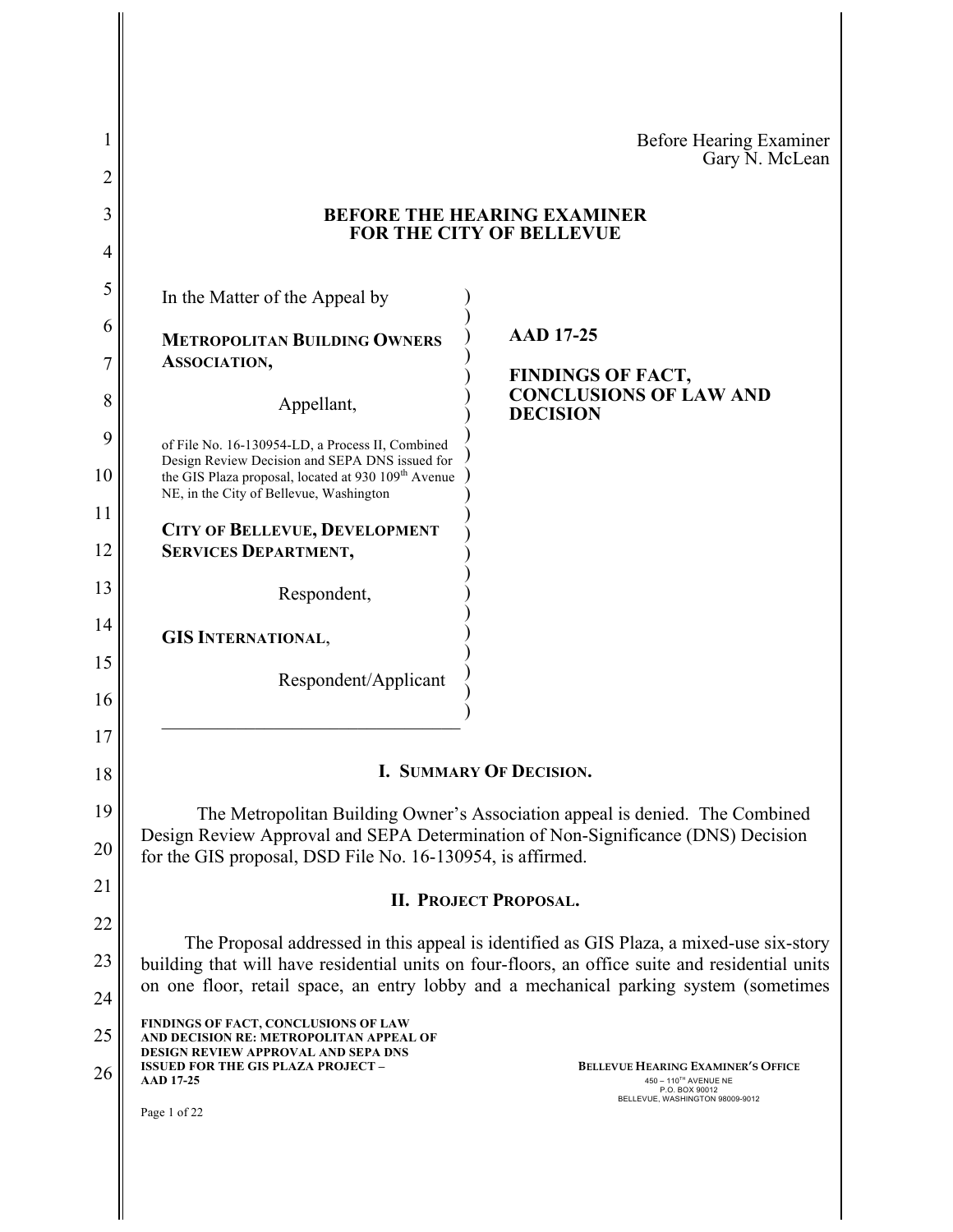referenced as an 'automatic parking' system) on the ground floor, a below grade level to accommodate the parking system, and an occupied roof deck. *(Land Use Staff Report, issuing the two determinations challenged in this appeal, dated Nov. 30, 2017, at page 1).*  In this Decision, the GIS Plaza proposal is also referenced as the GIS Project or just the Project.

#### **III. PROCEDURAL BACKGROUND.**

This is an appeal of a Director's Decision issued under Development Services Department (DSD) File No. 16-130954-LD, a Process II, Combined Design Review Decision and SEPA Determination of Non-Significance (DNS) issued for the GIS Plaza proposal, located at 930 109<sup>th</sup> Avenue NE, in the City of Bellevue, Washington, issued on or about November 30, 2017.

A SEPA DNS is a "Process II" decision, made by the City's Environmental Coordinator. LUC 20.35.015.C. The same code provision lists Design Review decisions as a "Process II" decision, at LUC 20.35.015.C.3. In this matter, there is no dispute that the challenged SEPA threshold determination, the DNS, was made by the City's Environmental Coordinator, Carol Helland, and that the challenged Design Review Decision was made by the City's Land Use Director, Elizabeth Stead, on delegation from the Director of the Development Services Department.

There is no dispute that Process II matters may be appealed to the City's Hearing Examiner (LUC 20.35.250) and that, on or about December 14, 2017, the appellant submitted a timely written appeal, challenging both the DNS and Design Review approval. *(Appeal Notification Form, dated Dec. 14, 2017, with 10-page letter from Appellant's counsel as its written statement of appeal, with 8 attached exhibits, A – H).*

19 The matter was assigned to the undersigned Examiner, and an initial Pre-hearing Conference occurred on January 11, 2018. The Prehearing Order issued thereafter confirmed that neither respondent raised any procedural objections to prevent this appeal from moving forward.

#### *Parties of Record, Counsel:*

20 21

22

23

24

1

2

3

4

5

6

7

8

9

10

11

12

13

14

15

16

17

18

The parties to this appeal and their counsel of record are: Metropolitan Building Condo Owners Association (the "Association" or "Metropolitan"), the appellant in this matter, represented by Patrick J. Schneider and Jacqueline C. Quarre, from the Foster Pepper law firm; Respondent City of Bellevue, Development Services Department, represented by Assistant City Attorneys Matthew McFarland and Cheryl Zakrzewski; and

**FINDINGS OF FACT, CONCLUSIONS OF LAW AND DECISION RE: METROPOLITAN APPEAL OF DESIGN REVIEW APPROVAL AND SEPA DNS ISSUED FOR THE GIS PLAZA PROJECT –**<br> **ISSUED FOR THE GIS PLAZA PROJECT –**<br>
26 **BELLEVUE HEARING EXAMINER'S OFFICE AAD 17-25** 25

 $450 - 110^{TH}$  AVENUE NE P.O. BOX 90012 BELLEVUE, WASHINGTON 98009-9012

Page 2 of 22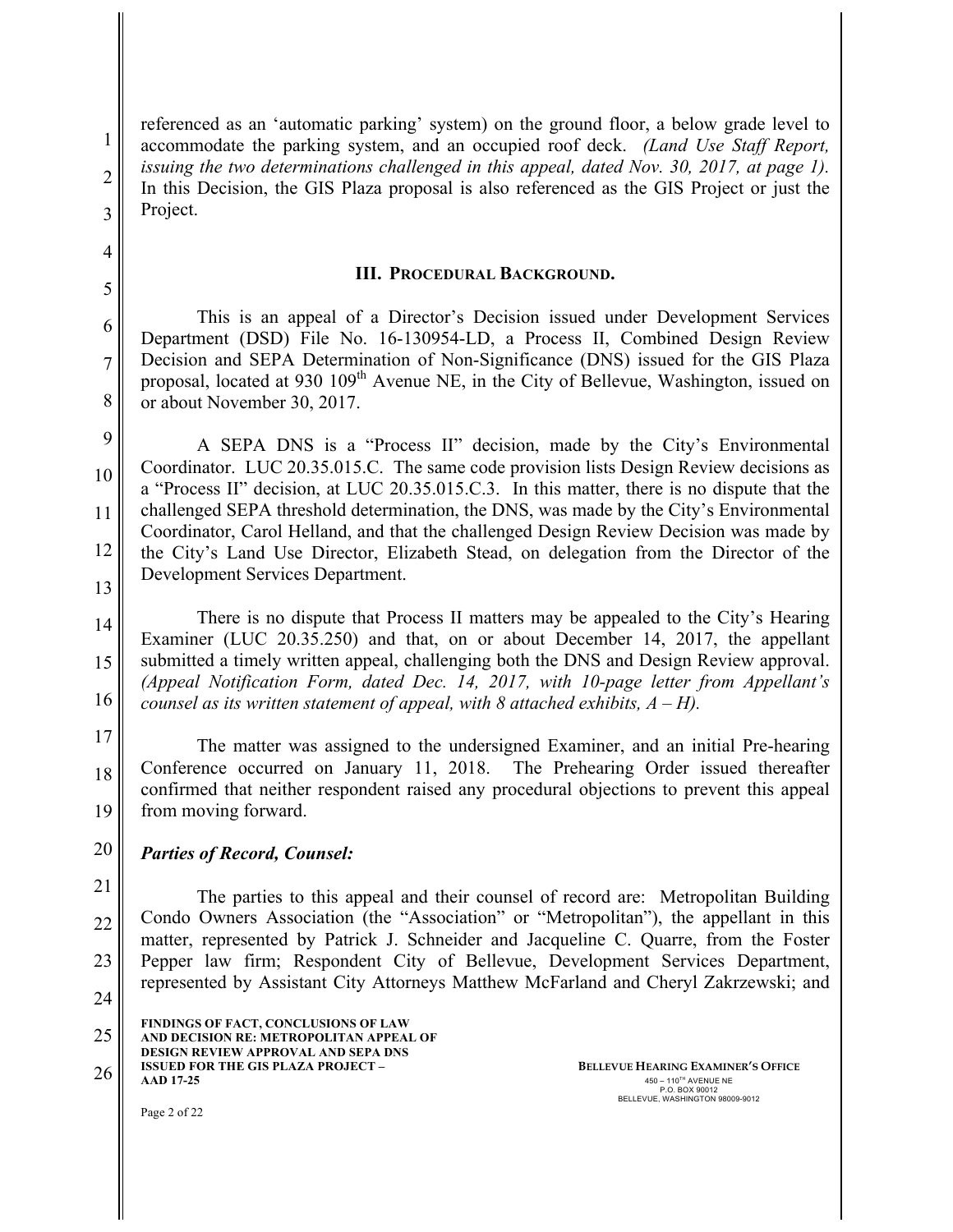Respondent / Project Applicant GIS International, represented by Courtney E. Flora and Courtney A. Kaylor, from the McCullough Hill Leary law firm.

## *Issue Presented:*

Whether the challenged Design Review Decision and SEPA DNS threshold determination are supported by a preponderance of the evidence?

5

# *Burden of Proof, Substantial Weight Given to Director's Decision, Standard of Review:*

The appellant, Metropolitan, bears the burden of proof to establish that the challenged, combined Design Review Decision and SEPA threshold determination is/are not supported by a preponderance of the evidence. LUC 20.35.250.F. The same provision of the City's Land Use Code mandates that the Hearing Examiner *"shall accord substantial weight*" to the decision challenged in this appeal. With respect to the challenged DNS, Washington caselaw has long required the same type of deference specified in the city's code. See *Anderson v. Pierce County,* 86 Wn. App. 290 (1997)(holding that substantial weight is accorded to agency threshold determinations).

The preponderance of evidence standard set in the City's code is equivalent to "more likely than not." *In re. Pres. Restraint of Woods,* 154 Wn.2d 400, 414, 114 P.3d 607 (2005). To satisfy this burden challenging the DNS, an appellant must present actual evidence of probable significant adverse impacts of the Project. *Boehm v. City of Vancouver*, 111 Wn.App. 711, 718-719, 47 P.3d 137 (2002). For all appeals of Process II land use decisions, the Hearing Examiner reviews the matter for compliance with applicable decision criteria found in the City's Code, its Land Use Code, and the Comprehensive Plan. BCC 3.68.250.

23 24 Washington courts explain that a "clearly erroneous" standard applies when reviewing SEPA threshold determinations made by local and state governmental entities, such as the DNS challenged in this matter. *King Cty. v. Washington State Boundary Review Bd. for King Cty.,* 122 Wn. 2d 648, 661, 860 P.2d 1024 (1993). A challenged DNS may be reversed if, although there is evidence to support it, the reviewing authority is left with the definite and firm conviction that a mistake has been committed. *See Norway Hill Pres. & Prot. Ass 'n v. King County Council,* 87 Wn.2d 267, 274, 552 P.2d 674 (1976). In reviewing a SEPA threshold determination, the Hearing Examiner must first determine whether "environmental factors were considered in a manner sufficient to amount to prima facie compliance with the procedural requirements of SEPA." *Sisley v. San Juan County,*  89 Wn.2d 78, 84, 569 P.2d 712 (1977) (quoting *Juanita Bay Valley Com. v. Kirkland,* 9 Wn. App. 59, 73, 510 P.2d 1140 (1973)). Again, the appellant bears the burden of proof in this appeal.

**FINDINGS OF FACT, CONCLUSIONS OF LAW AND DECISION RE: METROPOLITAN APPEAL OF DESIGN REVIEW APPROVAL AND SEPA DNS ISSUED FOR THE GIS PLAZA PROJECT –**<br> **ISSUED FOR THE GIS PLAZA PROJECT –**<br>
26 **BELLEVUE HEARING EXAMINER'S OFFICE AAD 17-25** 25

 $450 - 110^{TH}$  AVENUE NE P.O. BOX 90012 BELLEVUE, WASHINGTON 98009-9012

Page 3 of 22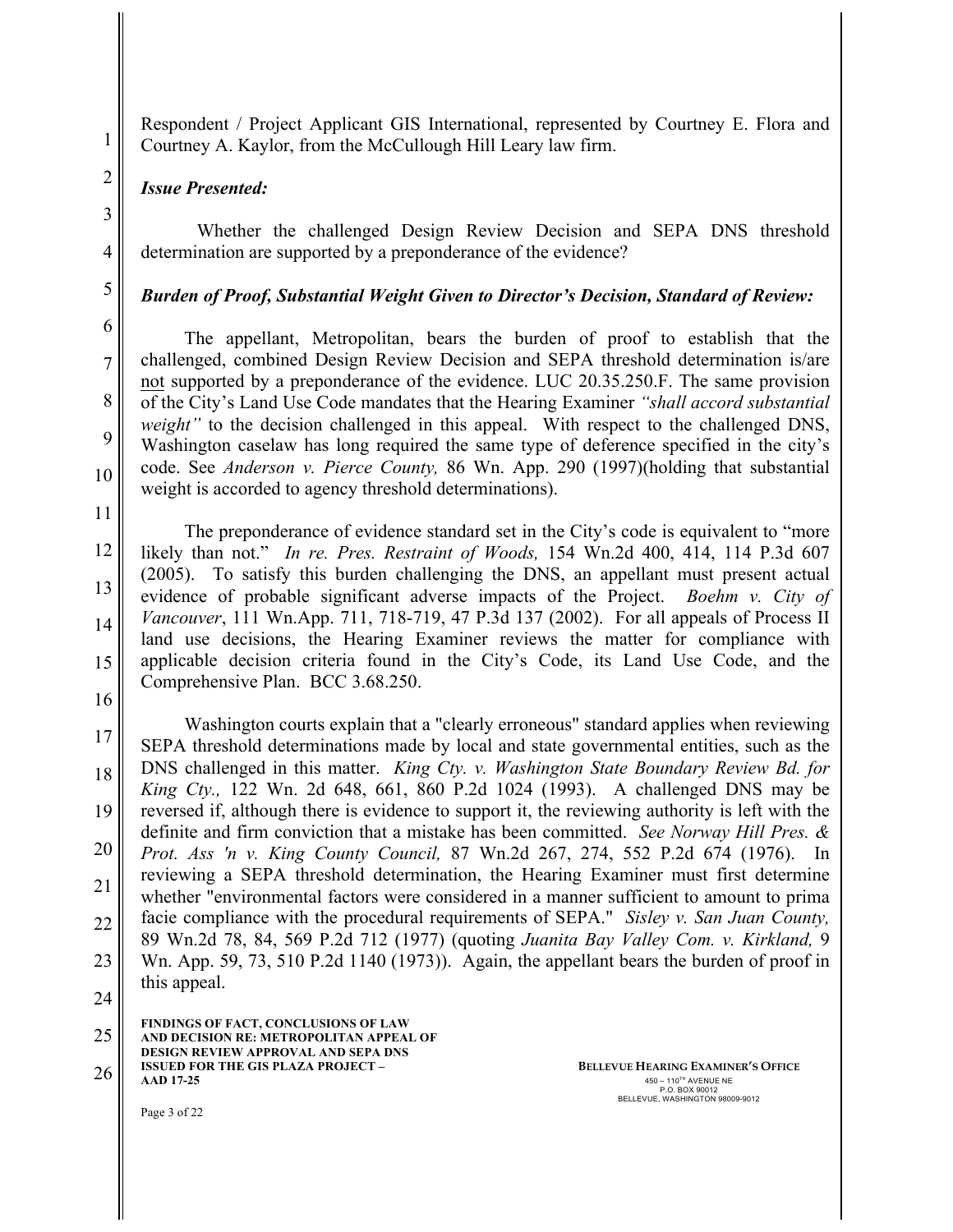## *Hearing Dates:*

The appeal hearing spanned some or all of four days in the month of March, beginning on March  $6<sup>th</sup>$ , continuing on March 7, 8, and 9, 2018, at Bellevue City Hall, in the Council Conference Room, where the forum was open to the public or others who sat in the room as various witnesses provided their testimony under examination by counsel for the parties.

## **IV. RECORD.**

A list of the complete set of the documentary evidence included as part of the Record is on file in the Hearing Examiner's Office, at Bellevue City Hall. The Record includes lengthy post-hearing briefing submitted by the parties in the month following the public hearing, with an initial brief from the appellant, response briefs from each respondent, and two reply briefs from the appellant addressing each of the respondent's briefs.

During the appeal hearing, all witnesses testified under oath, and hearing proceedings were digitally recorded. Counsel worked together to coordinate witness schedules and presented well-organized exhibits and sworn testimony in support of their respective positions. All of the party representatives, attorneys and their assistants working on this appeal are deserving of commendation for their thorough and professional approach demonstrated throughout the course of the hearing process.

The Examiner made several site visits to project site, just north of the downtown core, including the library property across the street, the Metropolitan Building sidewalks and parking entrance, and surrounding blocks in the area, on hearing days and in the weeks following the hearing.

There were 15 separate witnesses called to provide sworn testimony, and several of those were recalled to testify more than once. The witnesses, dates of their testimony, and some notes regarding some of the information covered during their testimony is provided below:

March  $6^{th}$  –

1. *Liz Stead,* Land Use Director for the City of Bellevue, provided a brief summary of the GIS Project, and the SEPA DNS and Design Review approval that

**FINDINGS OF FACT, CONCLUSIONS OF LAW AND DECISION RE: METROPOLITAN APPEAL OF DESIGN REVIEW APPROVAL AND SEPA DNS ISSUED FOR THE GIS PLAZA PROJECT –**<br> **ISSUED FOR THE GIS PLAZA PROJECT –**<br>
26 **BELLEVUE HEARING EXAMINER'S OFFICE AAD 17-25** 25

 $450 - 110^{TH}$  AVENUE NE P.O. BOX 90012 BELLEVUE, WASHINGTON 98009-9012

Page 4 of 22

19

20

21

22

23

24

1

2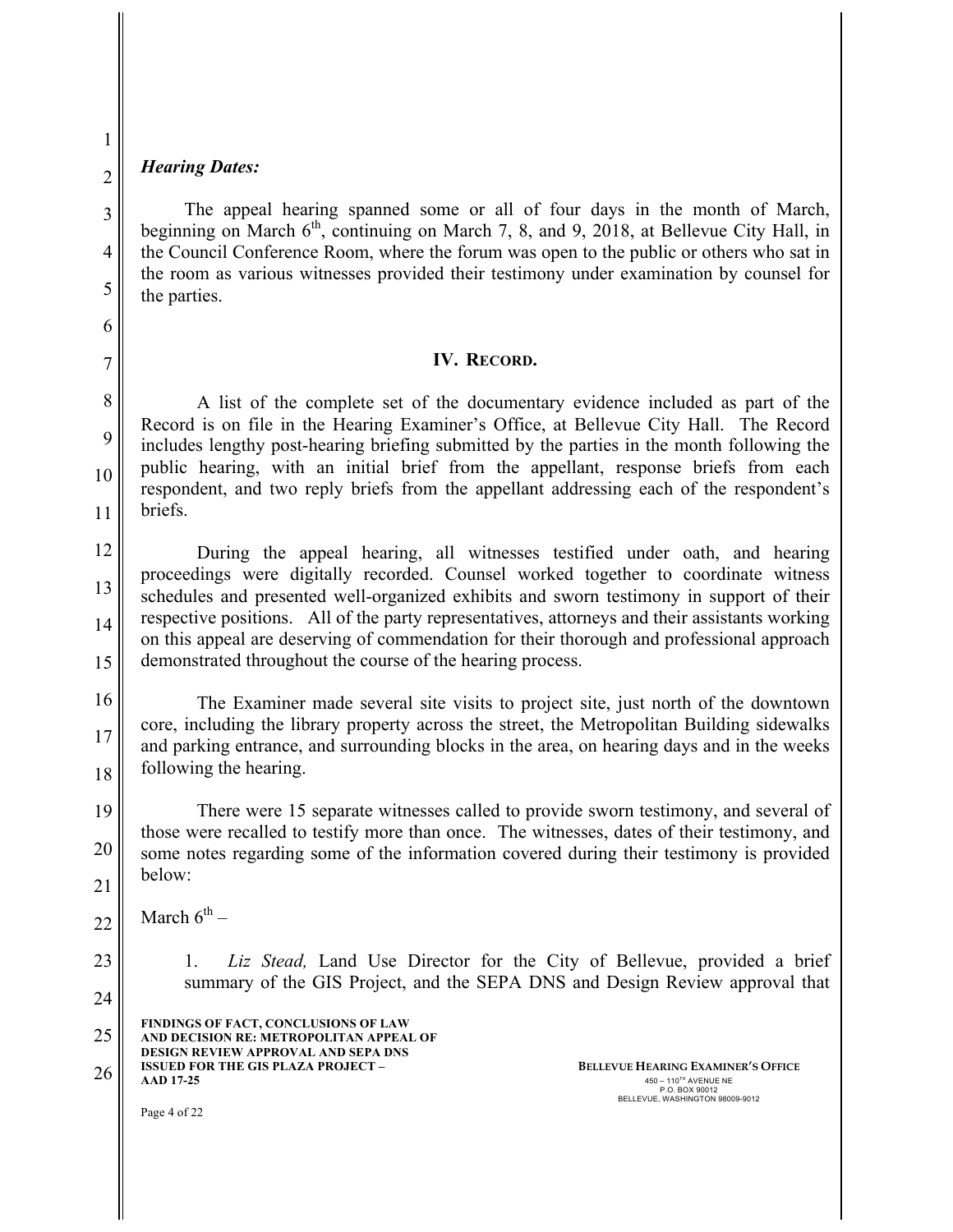are the subject of this appeal.

2. *Victoria Morgan,* the appellant's principal representative at the hearing, resident of the Metropolitan Building, owner of a unit (PH9) that includes a balcony facing north towards the GIS project, and President of the Metropolitan Building Condominium Owners Association and the Metropolitan Residential Condominium Association. Ms. Morgan verified the numerous written comments and supporting documents submitted by the Metropolitan for consideration by the city as part of the record for reviewing the two challenged decisions. Ms. Morgan summarized the consultants hired by her association to address various concerns about the proposed GIS building.

3. *Stacy Grund*, with Tatley-Grund, a 'self-performing' general contractor firm that installed the stucco siding on the Metropolitan Building in or about 2004/2005 and worked with Metropolitan in connection with defect litigation about the building. Mr. Grund provided extensive testimony regarding maintenance work needed for a stucco system like that his firm installed on the Metropolitan Building. Mr. Grund continued his testimony on March  $7<sup>th</sup>$ .

March  $7<sup>th</sup>$  –

1

2

3

4

5

6

7

8

9

10

11

12

13

14

15

16

17

18

19

20

21

22

23

24

4. *Josh Strange,* with Amento Group, testified for the appellant, providing his opinions regarding maintenance issues and options.

5. *Marshal Johnson,* with the CWD Group, which serves as the managing agent for the Metropolitan Building association, offered his concerns about how the new building might impact the Metropolitan.

6. *Lin Lin,* owner and resident of a unit in the Metropolitan Building, on the north side, with a balcony that would face the GIS project. Mr. Lin offered his concerns about living next to a wall just beyond his deck, and explained how he has witnessed unsanitary activity on the now-vacant GIS lot, that he has concerns about criminal activity, and that he has had a storage unit broken into.

7. *Elena Vasiliev,* owns commercial units A and B on the ground floor of the Metropolitan Building, on the south end, where she runs her language translation business. She offered her concerns about the new building, and how visitors might compete for parking with her employees and clients who currently use on-street parking during business hours.

8. *Ryan Myers,* with Harding Steel, an auto-parking system source, provided testimony for the respondent/project applicant, GIS, regarding how auto-parking

**FINDINGS OF FACT, CONCLUSIONS OF LAW AND DECISION RE: METROPOLITAN APPEAL OF DESIGN REVIEW APPROVAL AND SEPA DNS ISSUED FOR THE GIS PLAZA PROJECT –**<br> **ISSUED FOR THE GIS PLAZA PROJECT –**<br>
26 **BELLEVUE HEARING EXAMINER'S OFFICE AAD 17-25** 25

 $450 - 110^{TH}$  AVENUE NE P.O. BOX 90012 BELLEVUE, WASHINGTON 98009-9012

Page 5 of 22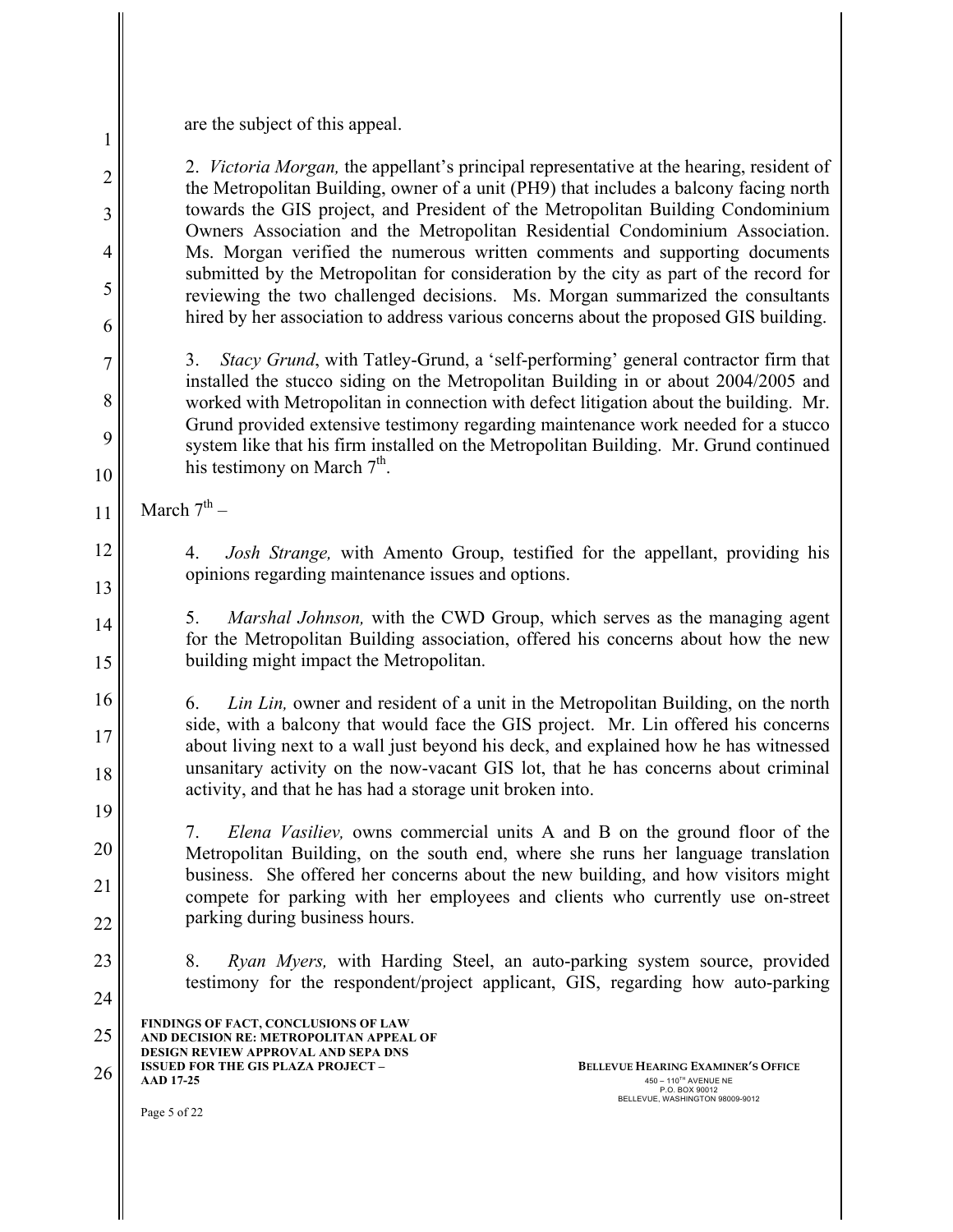**FINDINGS OF FACT, CONCLUSIONS OF LAW AND DECISION RE: METROPOLITAN APPEAL OF DESIGN REVIEW APPROVAL AND SEPA DNS ISSUED FOR THE GIS PLAZA PROJECT –**<br> **ISSUED FOR THE GIS PLAZA PROJECT –**<br>
26 **BELLEVUE HEARING EXAMINER'S OFFICE AAD 17-25** Page 6 of 22 1 2 3 4 5 6 7 8 9 10 11 12 13 14 15 16 17 18 19 20 21 22 23 24 25  $450 - 110^{TH}$  AVENUE NE P.O. BOX 90012 BELLEVUE, WASHINGTON 98009-9012 systems work, how they can be operated, where they are now used, and whether noise and vibration have presented issues with such parking systems. 9. *Kyle Gaffney,* with SKB Architects for respondent/applicant GIS, served as lead designer of GIS' proposed new building project. 10. *Mark Brennan,* Lead Planner with the City of Bellevue. Mr. Brennan's testimony continued over to March  $8<sup>th</sup>$ . March  $8^{th}$  – 11. *Sean Nichols,* City of Bellevue Fire Prevention Officer, testified regarding his involvement in review comments raised by the Metropolitan about fire related issues, provided his determination that concerns were not well-founded, because building's north emergency exit opens onto a concrete path that leads to the public right-of-way, and that residents could exit safely. 12. *Jake Hesselgesser,* Building Supervisor for the City of Bellevue, supervises building plan review and interprets building codes, testified regarding his involvement to address comments raised by Metropolitan association, how building codes apply and when. 13. *James Merriman,* with MidPac Engineering, for respondent/applicant GIS, provided testimony rebutting some of Mr. Grund's testimony regarding types of tools, equipment and methods available to maintain the stucco on the Metropolitan Building if the GIS Building is constructed near appellant's north property line. 14. *Molly Johnson,* Development Review Manager for the City of Bellevue Transportation Department, testified regarding her review of the GIS proposal, and its potential transportation impacts, noting that her transportation review is not limited to what an applicant submits on their checklist; that she uses the City's TFP-EIS to perform her review, as well as city transportation codes; referenced exhibits in the record that reflect documents she reviewed, how GIS had to redesign certain aspects of their project based on her comments, page 000039 regarding vehicle access restrictions, right-in/right-out specific condition of approval, page 000031 re: her SEPA analysis, and how the Environmental Coordinator has the final say on SEPA matters. In sum, Ms. Johnson credibly demonstrated how her review resulted in project modifications and a condition of approval that flows, in part, from the city's reliance on prior SEPA documents, including without limitation the TFP-EIS. 1. *Elizabeth Stead,* Land Use Director, called a second time for more substantive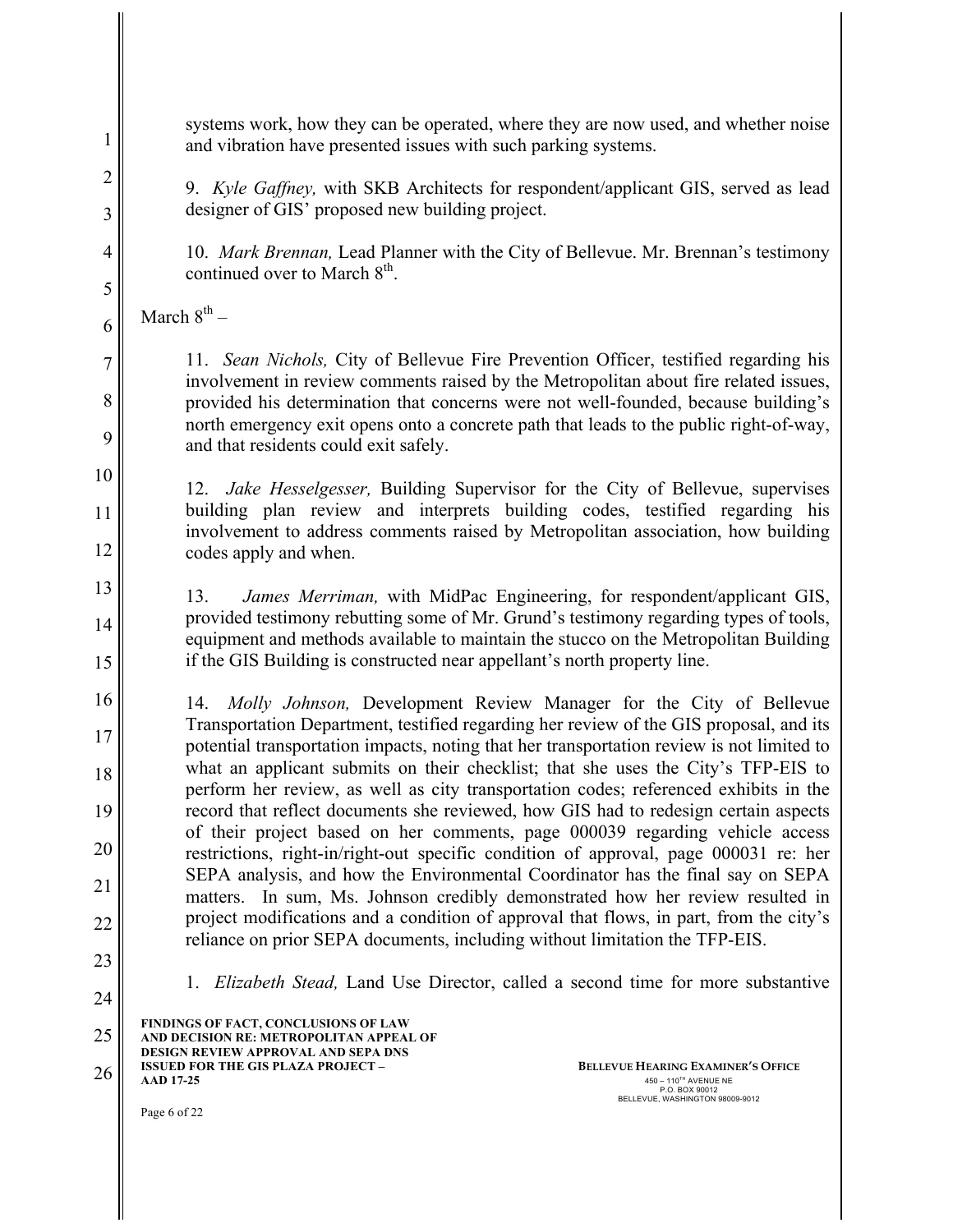testimony regarding her review and decision to issue the Design Review approval for the GIS Project, which is part of the instant appeal. Ms. Stead's testimony continued on March 9<sup>th</sup>. March  $9^{th}$  – 15. *Carol Helland,* Code and Policy Director for the City of Bellevue, serves as the City's Environmental Coordinator (SEPA Responsible Official), testified regarding her review of the project, her consideration of comments made by appellant representatives and attorneys, and confirming that she stands by her threshold determination, the SEPA DNS, issued for the GIS Project. Mr. Grund, Mr. Merriman, and Ms. Morgan, were each recalled for testimony in an effort to respond to other witness testimony. **V. FINDINGS OF FACT.** Based on the Record, the undersigned Examiner issues the following Findings of Fact: 1. Any factual matters set forth in the foregoing or following sections are hereby adopted by the Hearing Examiner as findings of fact, and incorporated into this section as such. 2. The proposal at issue in this appeal is known as the GIS Plaza Project, a mixed-use, six-story building to be located at  $930 \overline{109}$ <sup>th</sup> Avenue NE, in the southwest corner formed by NE 10<sup>th</sup> Street and 110<sup>th</sup> Avenue NE, immediately north/northeast of Bellevue's downtown core.

3. The Project site has been used as a surface parking lot for many years. Some witness testimony spoke to how the site has been a bit of a problem area for the vicinity, with vagrancy, suspected drug activity, and general neglect among the neighbor's concerns with the site.

22 23 4. There is no credible dispute that the Project has been designed to comply with applicable city development regulations, including those regarding building height, lot coverage, floor area ratio, and setbacks. DSD 000010-11.

**FINDINGS OF FACT, CONCLUSIONS OF LAW AND DECISION RE: METROPOLITAN APPEAL OF DESIGN REVIEW APPROVAL AND SEPA DNS ISSUED FOR THE GIS PLAZA PROJECT –**<br> **ISSUED FOR THE GIS PLAZA PROJECT –**<br>
26 **BELLEVUE HEARING EXAMINER'S OFFICE AAD 17-25** 25

 $450 - 110^{TH}$  AVENUE NE P.O. BOX 90012 BELLEVUE, WASHINGTON 98009-9012

Page 7 of 22

1

2

3

4

5

6

7

8

9

10

11

12

13

14

15

16

17

18

19

20

21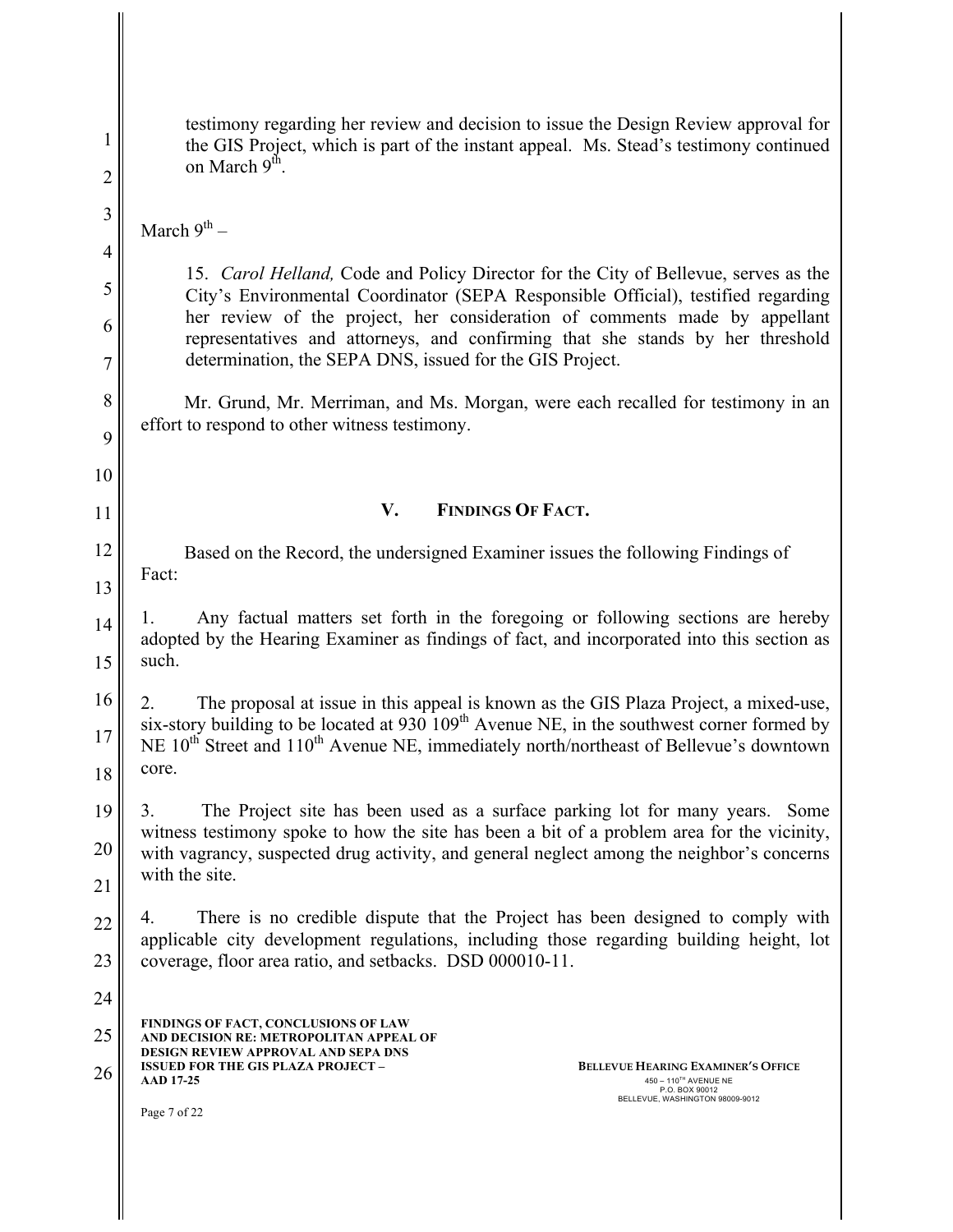5. The applicant/respondent GIS submitted its Administrative Design Review Application on or about April 25, 2016. The application included a completed SEPA checklist. The City issued its Notice of Application for the Project on or about June 2, 2016, inviting comments from interested parties. The applicant emphasizes that the minimum public comment period is 14 days, but for this project, the Department staff elected to accept comments up to the date that the Decision was issued, effectively extending the comment period from two weeks to seventy-five (75) weeks. *DSD 000024; GIS Closing Brief, at page 5.* 

6. There is no dispute that the City required the applicant, GIS, to hold a public meeting regarding the Project, on June 29, 2016, where members of the Metropolitan Association and its attorney were in attendance. City staff, the applicant, and some of its consultants were present to answer questions and to provide information. Because city staff anticipated that there might be questions about building separation, building codes and the like, the City's Building Supervisor, Jake Hesselgesser, attended the meeting to address such issues. *DSD 000773; Testimony of Mr. Hesselgesser.*

10 11 12 13 14 15 16 7. The Metropolitan submitted numerous comment letters through the Department's Project review process, including many that appear to use a common template, asking that the City require GIS to move their building "at least 10 feet away from the Metropolitan," even though there is no dispute that applicable city codes expressly permit a zero lot-line setback in the zone where the GIS Project and the Metropolitan Building are located. The common-themed, "template" letters also asked the City to require GIS to cover the costs of replacing the stucco stairwell façade that the Metropolitan had installed in 2005. *(See summary of facts with references to record provided in GIS's Closing Brief, pages 5 and 6).*  The enclosed north stairwell is the portion of the Metropolitan Building that extends closest to the building's property line shared with the GIS site.

19 8. As the Metropolitan Association's President, Ms. Morgan submitted multiple, detailed letters, along with others from the Association's legal counsel, emphasizing the Metropolitan's concerns that they will not be able to maintain their north façade after the GIS building is constructed. The Metropolitan's detailed comment letters also specified concerns about drainage, potential fire risks, rodent and/or vermin infestation, criminal activity, views, light and glare impacts, utility access to meters, and alleged incompatibility with the City's comprehensive Plan. *(See summary of facts with references to record in GIS Closing Brief, at page 6).*

9. During the comment period, the Metropolitan also submitted a letter from Tatley-Grund, Inc., which opined that a minimum 5-foot setback is required to maintain the Metropolitan's northern façade, and another letter from Amento Group, which predicted

**FINDINGS OF FACT, CONCLUSIONS OF LAW AND DECISION RE: METROPOLITAN APPEAL OF DESIGN REVIEW APPROVAL AND SEPA DNS ISSUED FOR THE GIS PLAZA PROJECT –**<br> **ISSUED FOR THE GIS PLAZA PROJECT –**<br>
26 **BELLEVUE HEARING EXAMINER'S OFFICE AAD 17-25** 25

 $450 - 110^{TH}$  AVENUE NE P.O. BOX 90012 BELLEVUE, WASHINGTON 98009-9012

Page 8 of 22

1

2

3

4

5

6

7

8

9

17

18

20

21

22

23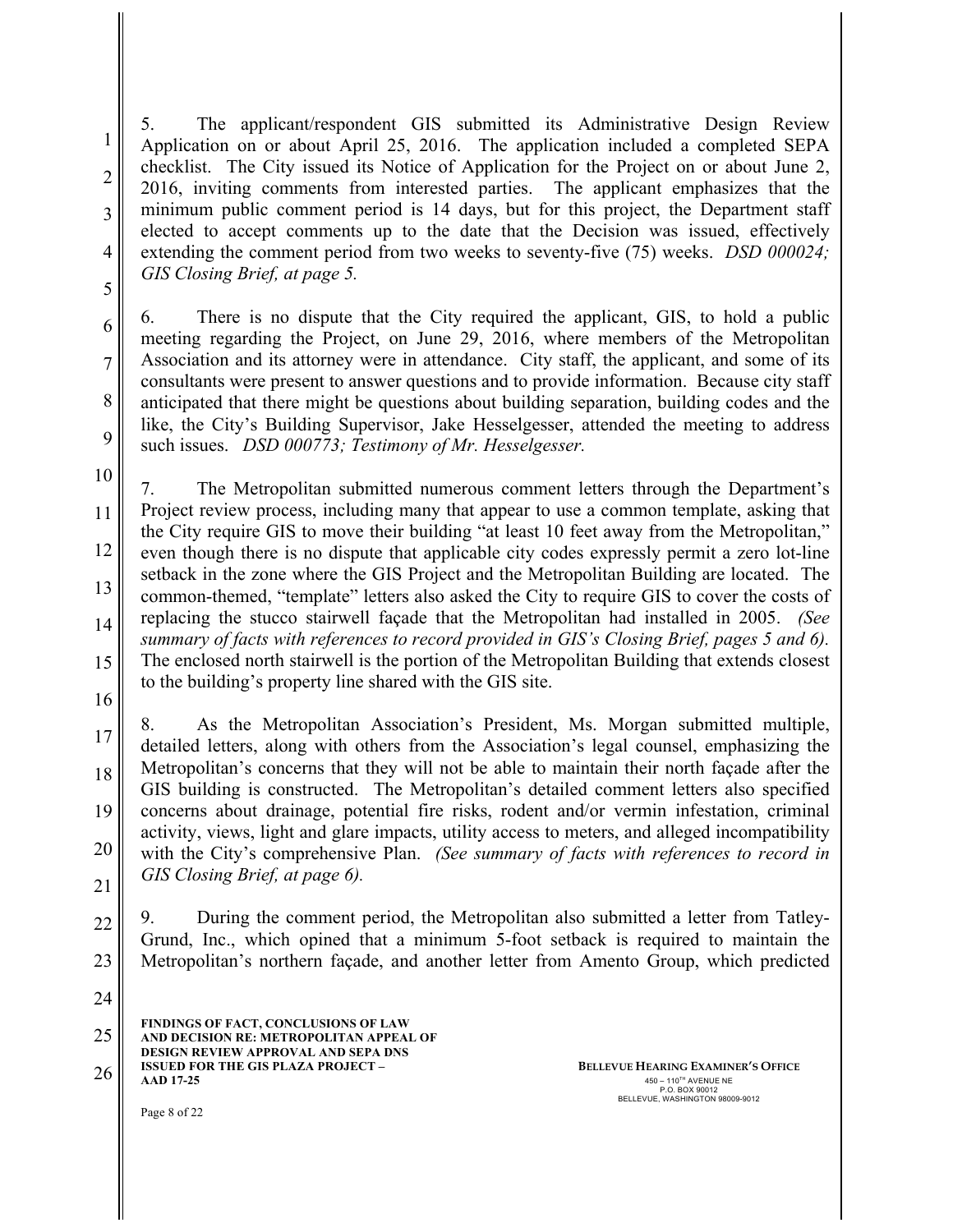that if the northern façade is not properly maintained, the stucco façade will deteriorate more rapidly than it otherwise might. *Id.*

10. Contrary to allegations raised by the appellant, the record firmly establishes that Department staff from many fields of expertise carefully and thoughtfully weighed and considered Metropolitan's detailed comments as they poured in. The Department required the applicant to respond. GIS provided lengthy and substantive responses addressing concerns raised by the Metropolitan. They did not ignore or disguise any concerns regarding potential impacts. Instead, GIS respectfully disagreed with the Metropolitan's requests for design changes or compensation noted in their numerous written comments. The applicant's responses to comments raised by the Metropolitan included response letters from the Project architects and a November 6, 2017 letter from legal counsel for GIS, which addressed building maintenance issues and other public comments. GIS also provided three expert consultant reports, prepared by Applied Restoration, Inc., Safway, and Quality Built, LLC, which concluded that it would be possible to perform all foreseeable maintenance and restoration of the north façade of the Metropolitan Building after the GIS Plaza building is constructed. *Id, at pages 6-7; DSD 00495 – 000518.*

11 12 13 14 11. At the appeal hearing, Department witnesses credibly explained how they considered the Metropolitan's comments, concerns and objections regarding the GIS proposal. The Examiner finds that throughout the nineteen-month review process, the Metropolitan's concerns were solicited, received, heard, considered, weighed and thoughtfully addressed by responsible city officials. The bottom line is that the Metropolitan disagrees, and prefers a result that the law does not require or empower Department staff to order.

15

16

17

18

19

20

21

22

23

24

1

2

3

4

5

6

7

8

9

10

12. After reviewing, discussing, and evaluating all of the comments, responses, and other relevant materials included in the project file, the Department followed a "consensus" review process explained by Ms. Stead and Ms. Helland to generate a 46-page Staff Report issued on November 30, 2017, which constitutes the Department's combined SEPA threshold determination and Design Review approval for the GIS Project.

13. The Staff Report includes a detailed response to concerns raised by the Metropolitan. DSD 000022-000025, as well as an explanation of how the Project complies with applicable Land Use Code provisions and Comprehensive Plan provisions. DSD 000010-000022; DSD 000032-000037.

14. The Staff Report credibly summarizes the City's SEPA review and the Environmental Coordinator's conclusion that there is "no probability of significant adverse environmental impacts occurring as a result of the proposal." DSD 000029. The SEPA discussion properly notes that the City has substantive SEPA authority to impose mitigation

**FINDINGS OF FACT, CONCLUSIONS OF LAW AND DECISION RE: METROPOLITAN APPEAL OF DESIGN REVIEW APPROVAL AND SEPA DNS ISSUED FOR THE GIS PLAZA PROJECT –**<br> **ISSUED FOR THE GIS PLAZA PROJECT –**<br>
26 **BELLEVUE HEARING EXAMINER'S OFFICE AAD 17-25** 25

 $450 - 110^{TH}$  AVENUE NE P.O. BOX 90012 BELLEVUE, WASHINGTON 98009-9012

Page 9 of 22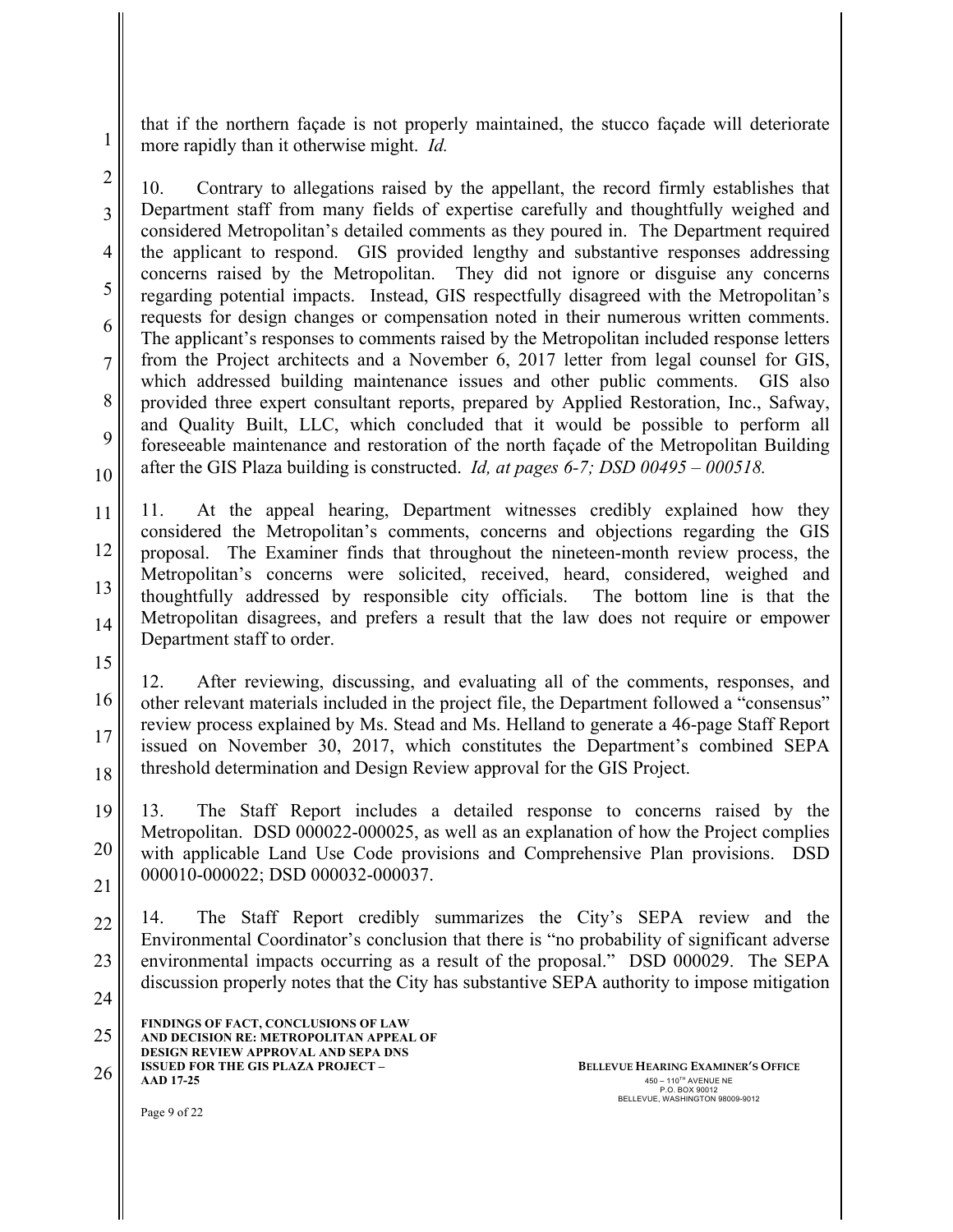to address significant impacts disclosed during the review process, but in this matter, all anticipated impacts associated with the GIS Project can be adequately addressed or mitigated using relevant provisions of the City's Land Use Code as well as through the 34 project-specific Conditions of Approval contained in the Staff Report. *Staff Report, pages 28-30.* 

15. There is no dispute that Metropolitan filed a timely appeal of both decisions issued in the Department's November  $30<sup>th</sup>$  Staff Report. As required by city codes, Appellant, the Metropolitan, raised distinct grounds for their appeal, identified in their written appeal statement. $1$ 

16. The Metropolitan appeal lists specific exceptions and objections to the challenged decision, specifically including that "[t]he Decision fails to comply with the procedural and substantive requirements of SEPA," going on to assert that BCC 22.02.140.C gives the Department substantive SEPA authority to condition or deny proposals where development regulations do not exist or where unanticipated impacts occur which are not mitigated by existing regulations, emphasizing that "the code specifically anticipates situations such as this one where "[u]nusual circumstances related to a site or to a proposal, as well as environmental impacts not easily foreseeable or quantifiable in advance" require "sitespecific or project-specific SEPA mitigation." *Id.*

17. The written appeal alleges that the "adverse impacts caused by constructing the GIS Plaza up to the property line shared with the existing Metropolitan building are not anticipated by the Land Use Code and present an unusual circumstance that requires the Department to reasonably exercise its substantive SEPA authority." *(Appeal, page 3).*

18. In the written appeal, the primary – and only – specifically alleged *procedural* defect is that "[t]he DNS is procedurally defective because it is based on a SEPA checklist that disguises rather than discloses adverse impacts…" *(Appeal, page 3, last sentence on page).*

19. The written appeal lists a number of reasons why it alleges that the challenged DNS is *substantively* defective, including its alleged failure to mitigate or otherwise address the following adverse environmental impacts of the GIS Plaza: a. Water; b. Environmental

21

22

1

2

3

4

5

6

7

8

9

10

11

12

13

14

15

16

17

18

19

20

<sup>1</sup> LUC 20.35.250 specifies the requirements to appeal Process II decisions, including:

A.2. Form of Appeal. A person appealing a Process II decision must file a written statement setting forth:

a. Facts demonstrating that the person is adversely affected by the decision;

- 23 b. A concise statement identifying each alleged error and the manner in which the decision fails to satisfy the applicable decision criteria (emphasis added);
- 24 c. The specific relief requested; and

d. Any other information reasonably necessary to make a decision on the appeal.

**FINDINGS OF FACT, CONCLUSIONS OF LAW AND DECISION RE: METROPOLITAN APPEAL OF DESIGN REVIEW APPROVAL AND SEPA DNS ISSUED FOR THE GIS PLAZA PROJECT –**<br> **ISSUED FOR THE GIS PLAZA PROJECT –**<br>
26 **BELLEVUE HEARING EXAMINER'S OFFICE AAD 17-25** 25

 $450 - 110^{TH}$  AVENUE NE P.O. BOX 90012 BELLEVUE, WASHINGTON 98009-9012

Page 10 of 22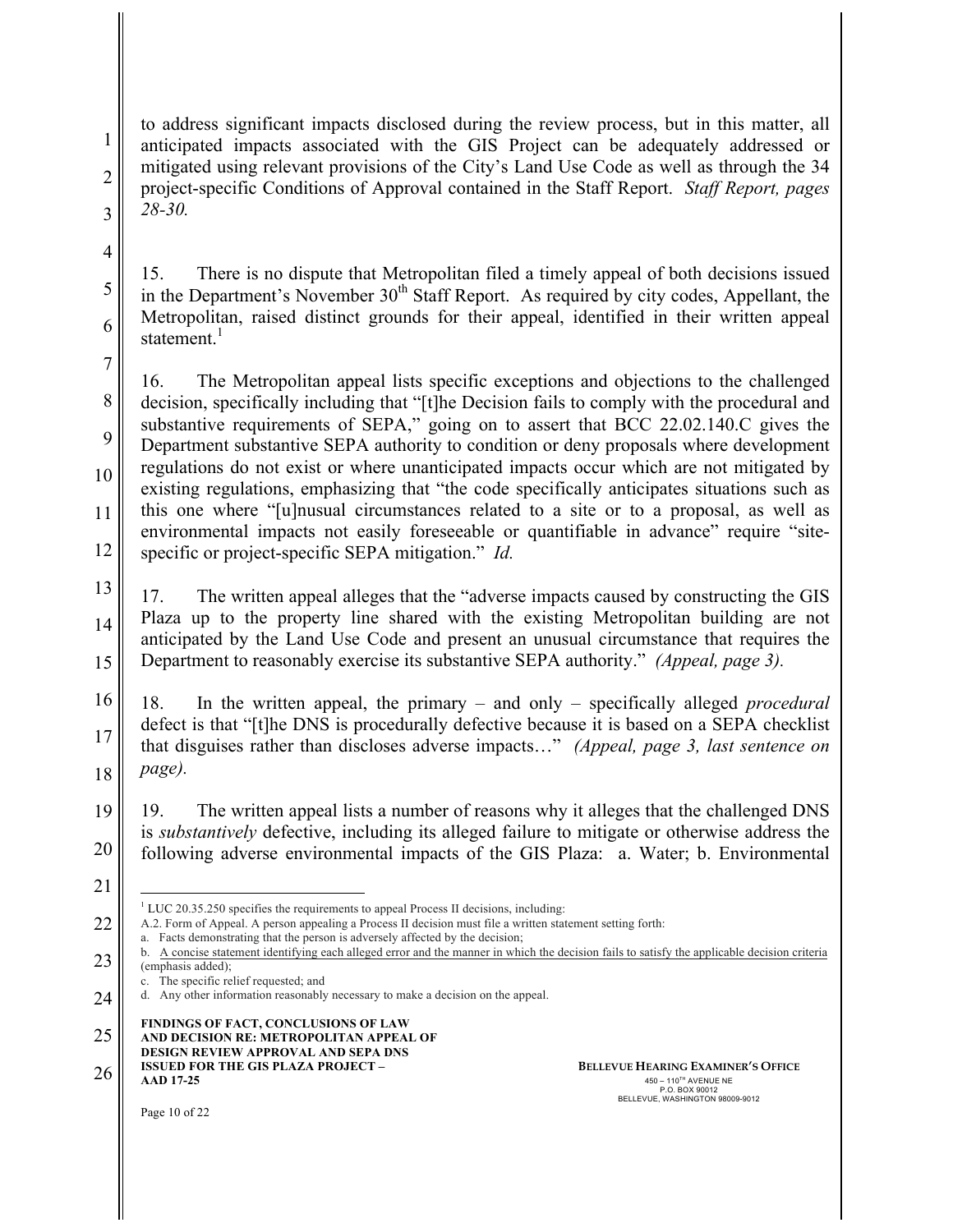Health/Noise; c. Land Use; d. Housing; e. Aesthetics; f. Light and Glare; g. Transportation; h. Public Services; and i. Utilities. *(Appeal, pages 3-9).* 

20. To support its appeal of the Design Review approval, the written appeal briefly alleges that the challenged approval is not consistent with the approval criteria found in BCC 20.30F.145 and is inconsistent with the Comprehensive Plan and Downtown Subarea Plan, as detailed in letters submitted by the Metropolitan through the project comment and review process, all of which are included in the record for this appeal. *(Appeal, pages 9 and 10).*

21. Nowhere does the written appeal at issue make any reference to any alleged requirement that the city must conduct an alternatives analysis before making its threshold determination. In fact, without running a computer search for the word 'alternatives', it appears that the word is not ever used in the appellant's written appeal statement, as a specific 'error' or otherwise. Nevertheless, during the appeal and in closing briefs, appellant's counsel devoted considerable effort to arguing how the DNS must be reversed because city staff failed to consider any alternatives to the current GIS project design. Both respondents appropriately objected, noting the issue was never raised in the written appeal statement. They are correct – it was not. The appellant failed to raise consideration of alternatives as a basis for their appeal in their written statement.

12

13

14

15

1

2

3

4

5

6

7

8

9

10

11

22. The record and testimony at the appeal hearing includes credible and substantial evidence that demonstrates how the Department complied, as a matter of fact, with their SEPA procedural requirements, including without limitation their thorough item by item consideration and analysis of comments and reports submitted on behalf of the appellant and its agents.

16 17 18 19 20 23. The City's Environmental Coordinator, Ms. Helland, credibly testified that she fully integrates her environmental review with a connected project permit/design review application. This is entirely consistent with clear language in the Bellevue City Code and Land Use Code that strongly encourages "integration" of SEPA processes, insofar as possible, with any applicable process for decision-making on related land use applications, such as the Design Review approval included in this matter. BCC 22.02.160 reads in relevant part:

21

22

23

24

#### **BCC 22.02.160 Integration with permit and land use decision.**

A. The process under the State Environmental Policy Act (Chapter 43.21C RCW) and this chapter shall be integrated, insofar as possible, with any applicable process for decisionmaking on permit and land use applications, in accordance with the procedures in subsection B of this section.

**FINDINGS OF FACT, CONCLUSIONS OF LAW AND DECISION RE: METROPOLITAN APPEAL OF DESIGN REVIEW APPROVAL AND SEPA DNS ISSUED FOR THE GIS PLAZA PROJECT –**<br> **ISSUED FOR THE GIS PLAZA PROJECT –**<br>
26 **BELLEVUE HEARING EXAMINER'S OFFICE AAD 17-25** 25

 $450 - 110^{TH}$  AVENUE NE P.O. BOX 90012 BELLEVUE, WASHINGTON 98009-9012

Page 11 of 22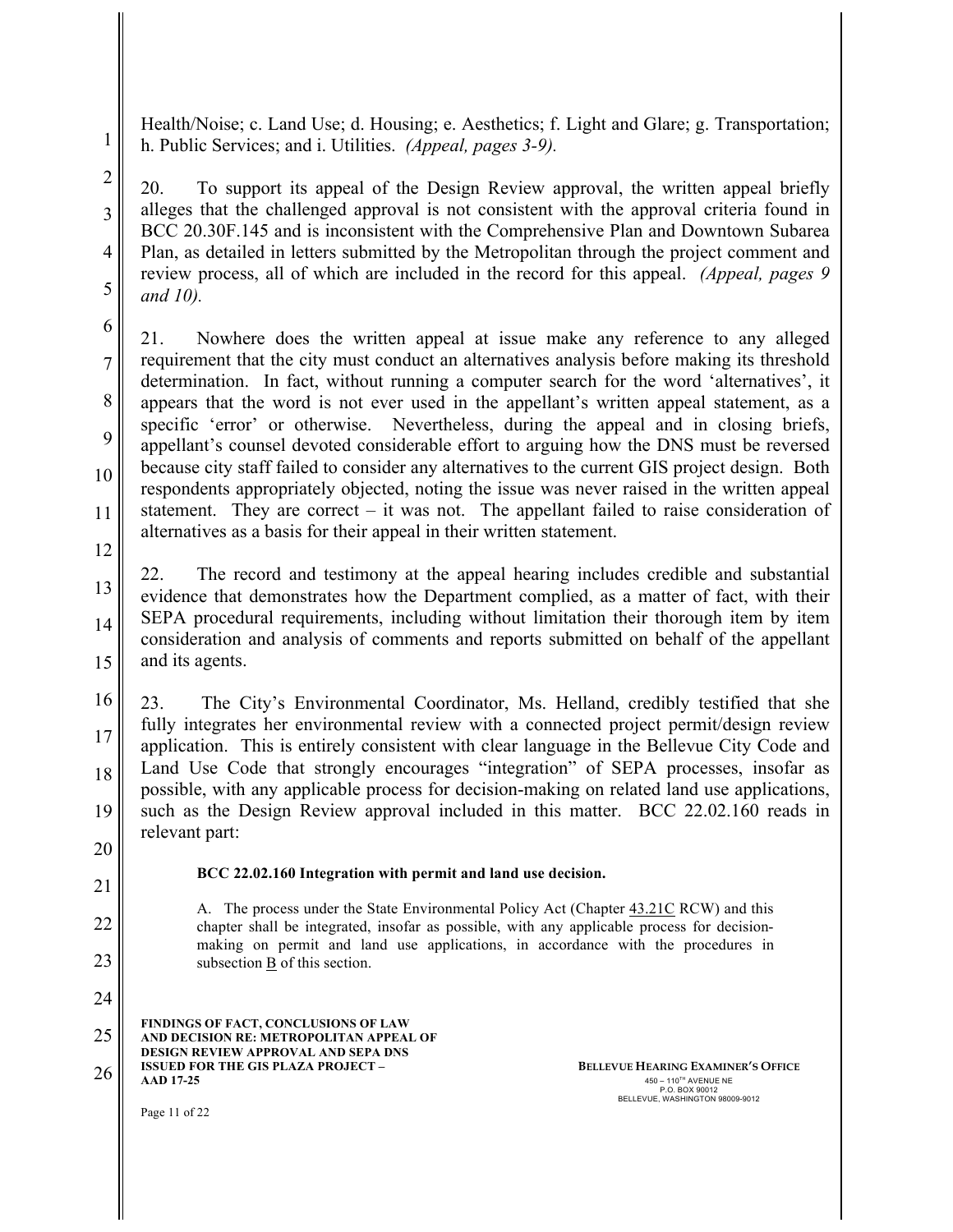the State Environmental Policy Act, the environmental coordinator shall determine how environmental review best can be integrated with review of the permit or land use application. In making this determination, the environmental coordinator shall integrate the following procedures: 1. Staff review of the application under city codes and regulations and the environmental review and determination thereon; 2. The staff report on the application, and the report or documentation concerning environmental review; 3. Hearings and other public processes, including required public notices, required by city code or regulation, and hearings and other public processes, including public notices, required or conducted under the State Environmental Policy Act. This section shall include appeals, except as otherwise expressly provided by this code. 24. Contrary to assertions made by Metropolitan, the Environmental Coordinator did not limit her SEPA threshold review process to the project applicant's checklist. Instead, her review included a robust collection of substantive comments from Metropolitan residents, their attorneys, and consultants on virtually every subject matter that they raised in this appeal. The Environmental Coordinator fully complied with her procedural and substantive SEPA obligations, and the appellant failed to demonstrate how her threshold determination was not supported by a preponderance of credible information in the record, which failure was amplified in the public hearing for this appeal. Her determination was not a mistake. It was not clearly erroneous. There are few projects that involve a lengthier and more thorough review of comments submitted by opposing parties such as those presented throughout this project review process. The appellant's protests were not supported by a preponderance of evidence or applicable law, and were rebutted by evidence reviewed and relied upon in issuing the challenged Staff Report, and testimony and exhibits referenced by Department witnesses throughout the appeal hearing, including without limitation the testimony of Ms. Stead and Ms. Helland.

B. For each application for a permit or land use decision which is subject to review under

25. After the project review team's thorough review of the SEPA Checklist and the entire record – again, not just the checklist – the City's Environmental Coordinator concluded that impacts associated with the GIS Project "will be mitigated through exercise of Code authority as well as through project-specific Conditions of Approval." DSD 000030. As reiterated during her testimony at the public hearing, the Environmental Coordinator concluded that there was no basis or need to require an environmental impact statement for aspects of the project, because the City's development regulations would effectively mitigate impacts.

26. Despite Metropolitan's attempts to raise doubt, challenge Department witnesses, and highlight several printing errors on the SEPA checklist or other witness remarks, they amount to nothing more than putting form over substance – because the *Entire* Record for this matter includes each and every consultant comment, report, opposition statement,

**FINDINGS OF FACT, CONCLUSIONS OF LAW AND DECISION RE: METROPOLITAN APPEAL OF DESIGN REVIEW APPROVAL AND SEPA DNS ISSUED FOR THE GIS PLAZA PROJECT –**<br> **ISSUED FOR THE GIS PLAZA PROJECT –**<br>
26 **BELLEVUE HEARING EXAMINER'S OFFICE AAD 17-25** 25

 $450 - 110^{TH}$  AVENUE NE P.O. BOX 90012 BELLEVUE, WASHINGTON 98009-9012

Page 12 of 22

1

2

3

4

5

6

7

8

9

10

11

12

13

14

15

16

17

18

19

20

21

22

23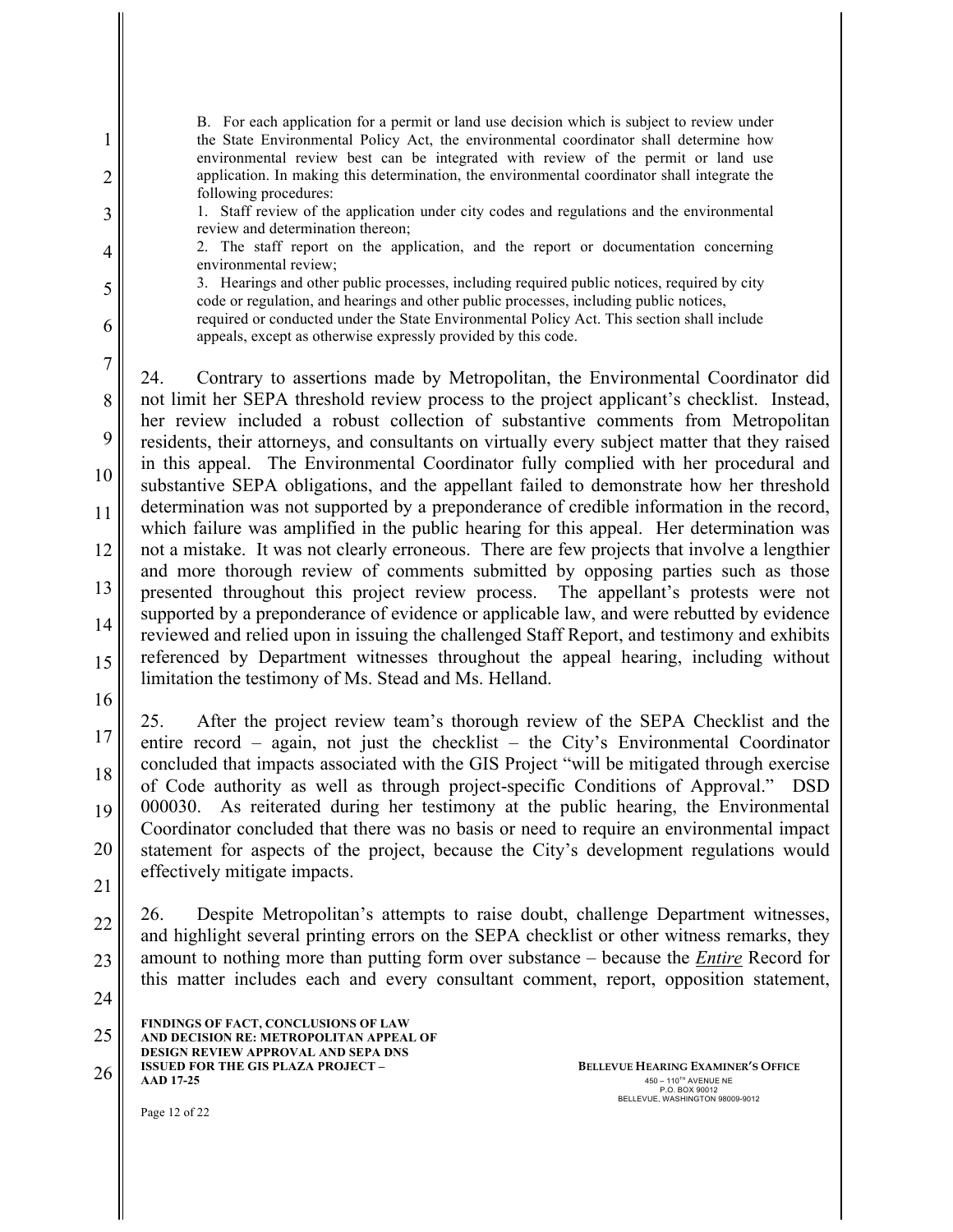suggested legal analysis, preferred design modifications, and the like, including all of the voluminous materials submitted by Metropolitan and its agents. There is no credible evidence in the massive record for this appeal that would serve as a basis to overturn the Department's SEPA threshold determination or Design Review approval for the GIS Project.

27. Metropolitan argues that the city cannot demonstrate prima facie compliance with SEPA procedural requirements. This argument is contrary to credible and substantial evidence in the record. Again, the Environmental Coordinator credibly testified and confirmed that her review conducted before issuing a DNS for the GIS Project included review of the SEPA checklist, as well as the *entire* Project file. *Testimony of Ms. Helland, March 9, 2018, 2:28:36-2:28:54.* Ms. Helland explained how she was well aware of and fully understood concerns raised by Metropolitan regarding the zero lot line issue and the proposed location of GIS' new building about 2 feet from the Metropolitan building, and other potential impacts alleged by Metropolitan and its agents.

10 11 12 13 14 28. Liz Stead, Sean Nichols, Jake Hesselgesser, and Molly Johnson all testified at the hearing and summarized their evaluation of the Metropolitan's objections to the project. The Staff Report includes a lengthy and detailed written summary of responses to various objections raised by Metropolitan, at DSD 000022-000025 and 000093-000096. Based on credible and substantial evidence in the Record, the Examiner finds and concludes that there is no support for Metropolitan's argument that the SEPA checklist was inadequate or that the Environmental Coordinator or Land Use Director failed to consider potential environmental impacts associated with the GIS Project.

15 16 17 18 19 20 21 29. Consultants with experience in construction and maintenance work for buildings like the Metropolitan were called by the appellant and the applicant. In the end, all of the consultants agreed that maintenance on the north façade of the Metropolitan building will be more complicated and more expensive if the GIS building is constructed up to the zero lot line as proposed. But, Metropolitan witnesses verified that the stucco siding on their building was a choice made years ago, and that other siding options were available at that time, but they were more expensive. Different types of siding may not present the same maintenance challenges as stucco. Several witnesses described some of those options, including some sort of tile-like product. Although disappointing to the Metropolitan, SEPA does not require their neighbor to the north of their building to cover any increased maintenance costs. *W.514 v. City of Spokane*, 53 Wn.App 838, 847-848 (1989)(economic loss is not a significant impact on the physical environment).

22

23

24

1

2

3

4

5

6

7

8

9

30. There is no dispute that the City's zero-setback / zero-lot line options have been permitted for decades in the downtown area where the Metropolitan building and the GIS Project are located. Designing a project that complies with longstanding setback

```
FINDINGS OF FACT, CONCLUSIONS OF LAW 
       AND DECISION RE: METROPOLITAN APPEAL OF 
       DESIGN REVIEW APPROVAL AND SEPA DNS 
ISSUED FOR THE GIS PLAZA PROJECT –<br>
ISSUED FOR THE GIS PLAZA PROJECT –<br>
26 BELLEVUE HEARING EXAMINER'S OFFICE
      AAD 17-25
25
```
 $450 - 110^{TH}$  AVENUE NE P.O. BOX 90012 BELLEVUE, WASHINGTON 98009-9012

Page 13 of 22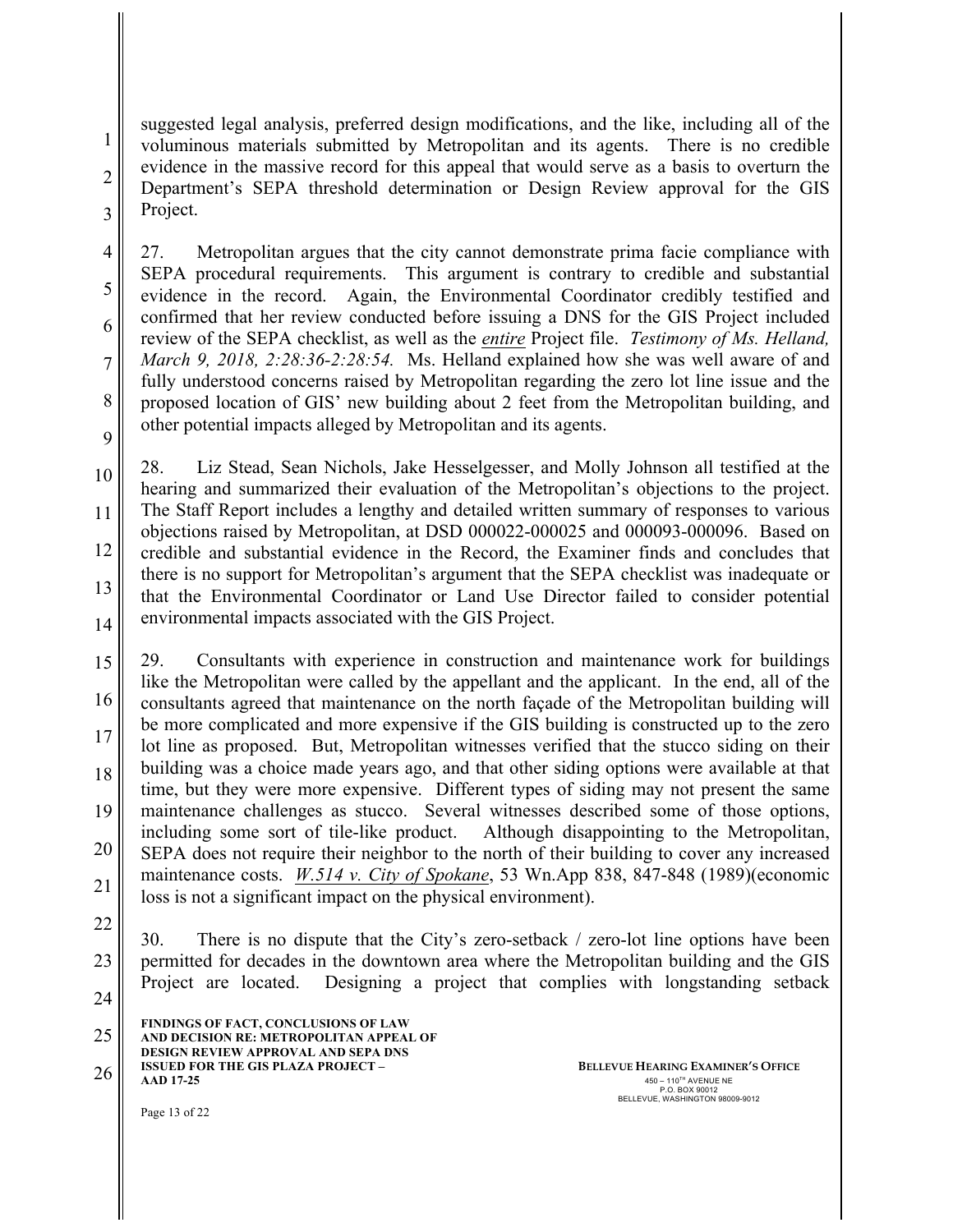requirements does not cause a "significant" impact under SEPA. Metropolitan's proximity to its own north property line is not some sort of force field that can or should be allowed to project a "significant" impact finding onto any neighboring development project. Where jurisdictions permit development projects that utilize a zero-setback/zero lot line option, buildings within close proximity to one another are fully within the intent of such regulations, and cannot, without more, be deemed a project-specific impact.

31. Rather than focus on any potential preponderance of factual support for errors raised in the appeal statement, Metropolitan's closing brief argues that: "[t]his is not a typical appeal of a Determination of Nonsignificance (DNS) where the issue is whether the adverse impacts identified during SEPA review are significant. This SEPA appeal is about the Department's failure to identify and analyze adverse environmental impacts in the first place: it is about the Department's failure to comply with SEPA's most fundamental procedural requirements. Thus, the Metropolitan's appeal does not ask the Hearing Examiner to determine that any impacts are "significant" impacts requiring an Environmental Impact Statement (EIS). It is premature for decision about the significance of impacts to be made until the impacts are identified, analyzed, and disclosed." *(Appellant's Reply to City's Post-Hearing Brief, Introduction).*

12 32. For the DNS to survive judicial scrutiny, the record must demonstrate that environmental factors were considered in a manner sufficient to amount to prima facie compliance with the procedural requirements of SEPA and that the City's decision to issue the DNS was based on information sufficient to evaluate the proposal's environmental impacts. *Wenatchee Sportsmen Ass'n v. Chelan County*, 141 Wn.2d 169, 176, 4 P.3d 123 (2000); *Anderson v. Pierce County*, 86 Wn.App. 290, 302, 936 P.2d 432 (1997).

16 17 18 19 20 21 33. Appellant's alternatives argument fails as a matter of law because the appellant only raised conclusory allegations that were not supported by the hearing testimony or other evidence in the record and Metropolitan failed to raise the alleged error in its detailed written appeal statement. The appellant's alleged "impacts" – all flowing from the Metropolitan's decision to install and retain stucco siding instead of some other surface on the north side of the building – are not the type of circumstance that constitutes evidence of probable significant environmental impacts under SEPA. *(See DSD's Response to appeal, dated Feb. 16, 2018, at pages 20-39; Department's Post-Hearing Brief, Sec. II.A.1-3, and page 11, caselaw cited therein).*

34. In this appeal, the ultimate test is whether the appellant proved that the combined Design Review approval and DNS was not/were not supported by a preponderance of the evidence. Both were, so the appeal must be denied in its entirety.

**FINDINGS OF FACT, CONCLUSIONS OF LAW AND DECISION RE: METROPOLITAN APPEAL OF DESIGN REVIEW APPROVAL AND SEPA DNS ISSUED FOR THE GIS PLAZA PROJECT –**<br> **ISSUED FOR THE GIS PLAZA PROJECT –**<br>
26 **BELLEVUE HEARING EXAMINER'S OFFICE AAD 17-25** 25

 $450 - 110^{TH}$  AVENUE NE P.O. BOX 90012 BELLEVUE, WASHINGTON 98009-9012

Page 14 of 22

1

2

3

4

5

6

7

8

9

10

11

13

14

15

22

23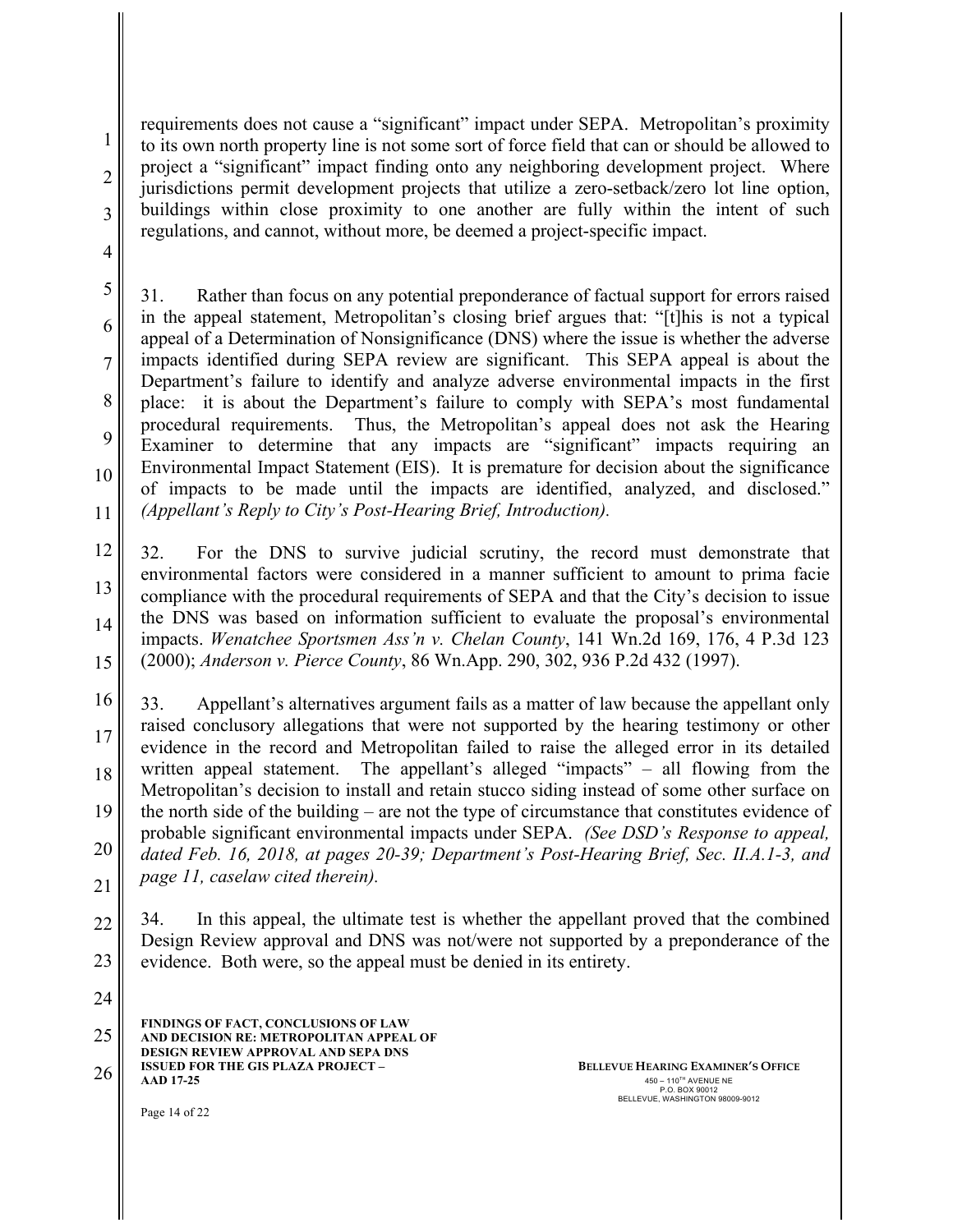35. Here the record reveals that before the governmental decision was made, a wide range of environmental factors were considered based upon extensive information that was obtained, either directly from the appellant, its members and agents, as well as responsive summaries, reports and design changes made by the applicant, based on feedback from city staff. The Stipulated Record used to reach the challenged determinations, as well as the extensive appeal hearing testimony and post-hearing briefs from all parties, provided the Examiner with credible and substantial evidence to issue this Decision. An examination of the entire record in light of SEPA and applicable city policies does not lead the Examiner to the firm conviction that a mistake has been committed. The burden was on the appellant, not the applicant or the city. The appellant failed to meet its burden of proof. And, the entire record includes ample, credible and substantial evidence to support each of the challenged decisions issued by the Department.

8 10 11 12 36. For example, the application and environmental information was all supplemented with additional documentation that was made part of the record and addressed by Department staff as part of their review, as summarized in the Staff Report. Over 30 conditions of approval apply to the project, and the original design was modified based on staff feedback. The Examiner finds that the Staff Report includes mitigative measures to lessen the impact on the surrounding area, most of which are included conditions of approval. An examination of the entire record does not lead to the conclusion that a mistake was committed. The DNS was not clearly erroneous.

37. Further, where a determination of nonsignificance is not clearly erroneous, no consideration of alternative sites is required. *San Juan County v. Department of Natural Resources*, 28 Wn.App. 796, 801, 626 P.2d 995 (1981).

16 17 18 19 20 21 22 23 24 38. The appellant failed to present a preponderance of evidence to support any finding or conclusion that the GIS Proposal will result in significant adverse impacts or unanticipated impacts that cannot be adequately addressed through application of existing City codes, regulations, and environmental policies, all weighed and considered in the consolidated project review process undertaken by numerous members of City staff with subject matter expertise in a variety of relevant fields. Many of these same regulations have been adopted, revised, updated, or maintained throughout the years when the zero-lot-line development standards were permitted in the city's downtown area where the Metropolitan Building was constructed and where the GIS Plaza project would be located. Downtown Bellevue is a thriving regional center, with city codes, including its lengthy Land Use Code, that include many provisions to address developments and uses of almost every shape and size, including tall buildings, structures adjacent to one another, underground parking, fire safety, aesthetics, and other topics raised in this appeal. The Design Review approval and DNS were issued with these codes and regulations in mind, and with ample consideration and understanding given to comments and reports submitted by the appellant.

**FINDINGS OF FACT, CONCLUSIONS OF LAW AND DECISION RE: METROPOLITAN APPEAL OF DESIGN REVIEW APPROVAL AND SEPA DNS ISSUED FOR THE GIS PLAZA PROJECT –**<br> **ISSUED FOR THE GIS PLAZA PROJECT –**<br>
26 **BELLEVUE HEARING EXAMINER'S OFFICE AAD 17-25** 25

 $450 - 110^{TH}$  AVENUE NE P.O. BOX 90012 BELLEVUE, WASHINGTON 98009-9012

Page 15 of 22

1

2

3

4

5

6

7

9

13

14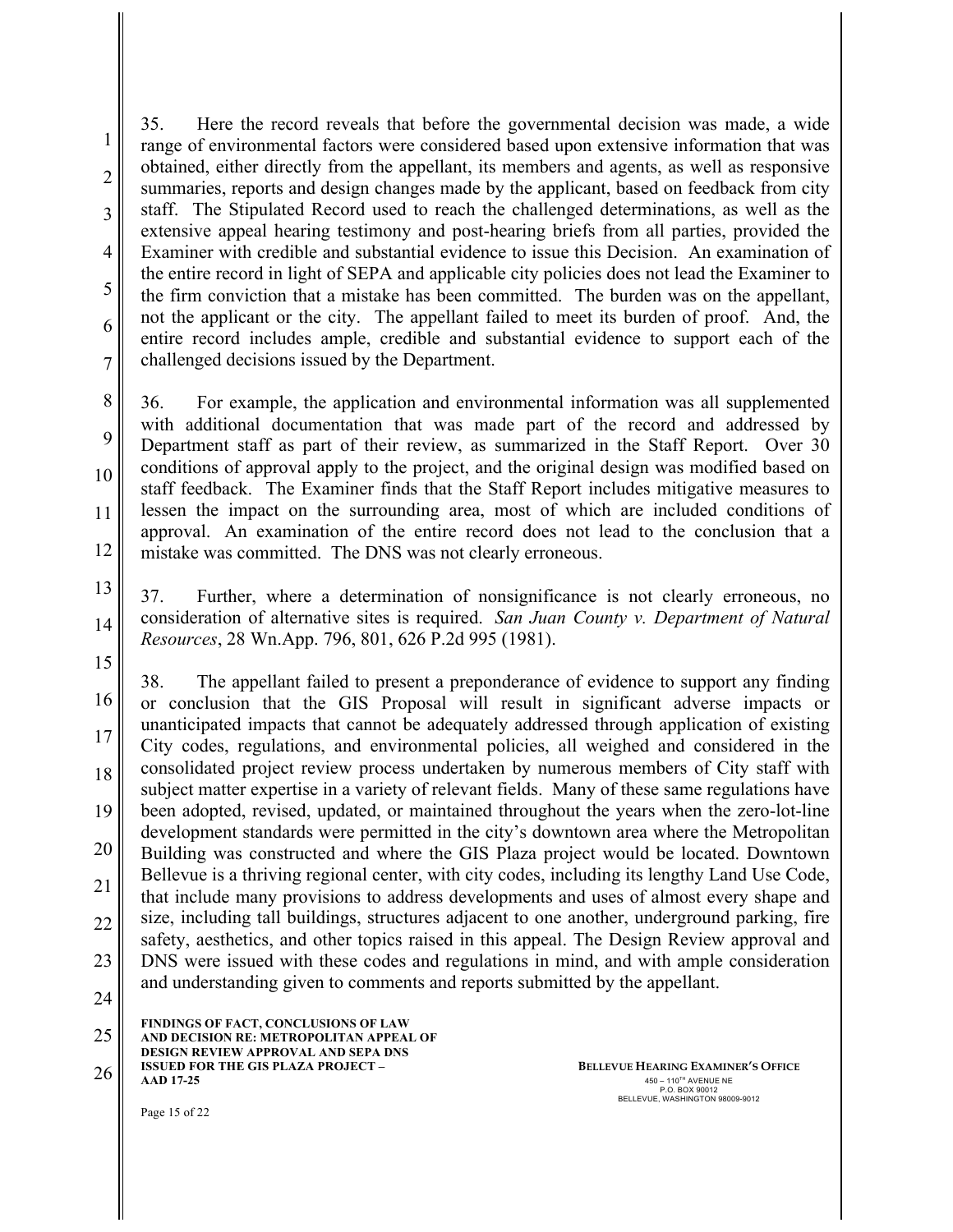1 2 3 4 5 6 7 8 9 10 39. Throughout the hearing, in questions to various witnesses, and in repeated restatements of issues raised in the appeal, Appellant's counsel sought to establish that City staff never considered anything other than the SEPA checklist, and never adequately considered appellant's comments regarding the project, virtually all of which form the basis for this appeal. Despite best efforts, and thorough questioning of key witnesses, the Record does not include a preponderance of evidence to establish that the GIS project will result in any significant, adverse impacts, or that city staff failed to demonstrate prima facie compliance with the procedural requirements of SEPA. Quite the opposite – the detailed Staff Report that includes both the challenged DNS and Design Review approval includes substantial and credible explanations of how city staff considered the numerous objections raised by the appellant, its members and its agents. And, the appeal hearing record includes lengthy and credible testimony from city witnesses detailing the time and attention they devoted to the wide range of concerns and alleged impacts raised by the Metropolitan, including that of Ms. Helland, Ms. Stead, Ms. Johnson, Mr. Hesselgesser, and Mr. Nichols. Several city witnesses also acknowledged the extensive review work performed for the GIS file by their former colleague, Carol Hamlin, Senior Planner, who retired from the City before the final Staff Report for the GIS Plaza project was issued.

40. Similarly, even if there is an ongoing concern about the ability to adequately maintain stucco on the north façade of the Metropolitan Building, there is no preponderance of evidence in the Record to establish that the GIS Plaza project caused the problem, or will cause any probable, significant, adverse impacts on the vicinity, including the Metropolitan Building. Appellant could not point to or establish that there is a legal requirement or city policy to require the project applicant (GIS) to maintain the Metropolitan Building or to modify the GIS building design to provide Metropolitan with what amounts to an openspace area on GIS's property to use for maintenance of the Metropolitan Building.

17 18 19 20 41. The Examiner finds that the appellant failed to present a preponderance of evidence to support their allegations that the Proposal will have impacts that warrant reversal of the challenged DNS. Instead, credible and convincing testimony by City witnesses and exhibits in the Record comprise more than a preponderance of evidence to demonstrate that the Proposal will not have impacts that are not adequately addressed in existing City codes, regulations, or conditions of approval noted in the combined Design Review approval and DNS.

42. Ms. Stead reiterated that no specific mechanical parking system has been identified for use in the new GIS Plaza project, and that any such system will be subject to careful review at the time of building related permits for the project. If the proposed system is found to generate noise, vibration, or other unacceptable nuisances prohibited by applicable codes, she firmly testified that such system would not be approved. The right-in, right-out

**FINDINGS OF FACT, CONCLUSIONS OF LAW AND DECISION RE: METROPOLITAN APPEAL OF DESIGN REVIEW APPROVAL AND SEPA DNS ISSUED FOR THE GIS PLAZA PROJECT –**<br> **ISSUED FOR THE GIS PLAZA PROJECT –**<br>
26 **BELLEVUE HEARING EXAMINER'S OFFICE AAD 17-25** 25

 $450 - 110^{TH}$  AVENUE NE P.O. BOX 90012 BELLEVUE, WASHINGTON 98009-9012

Page 16 of 22

11

12

13

14

15

16

21

22

23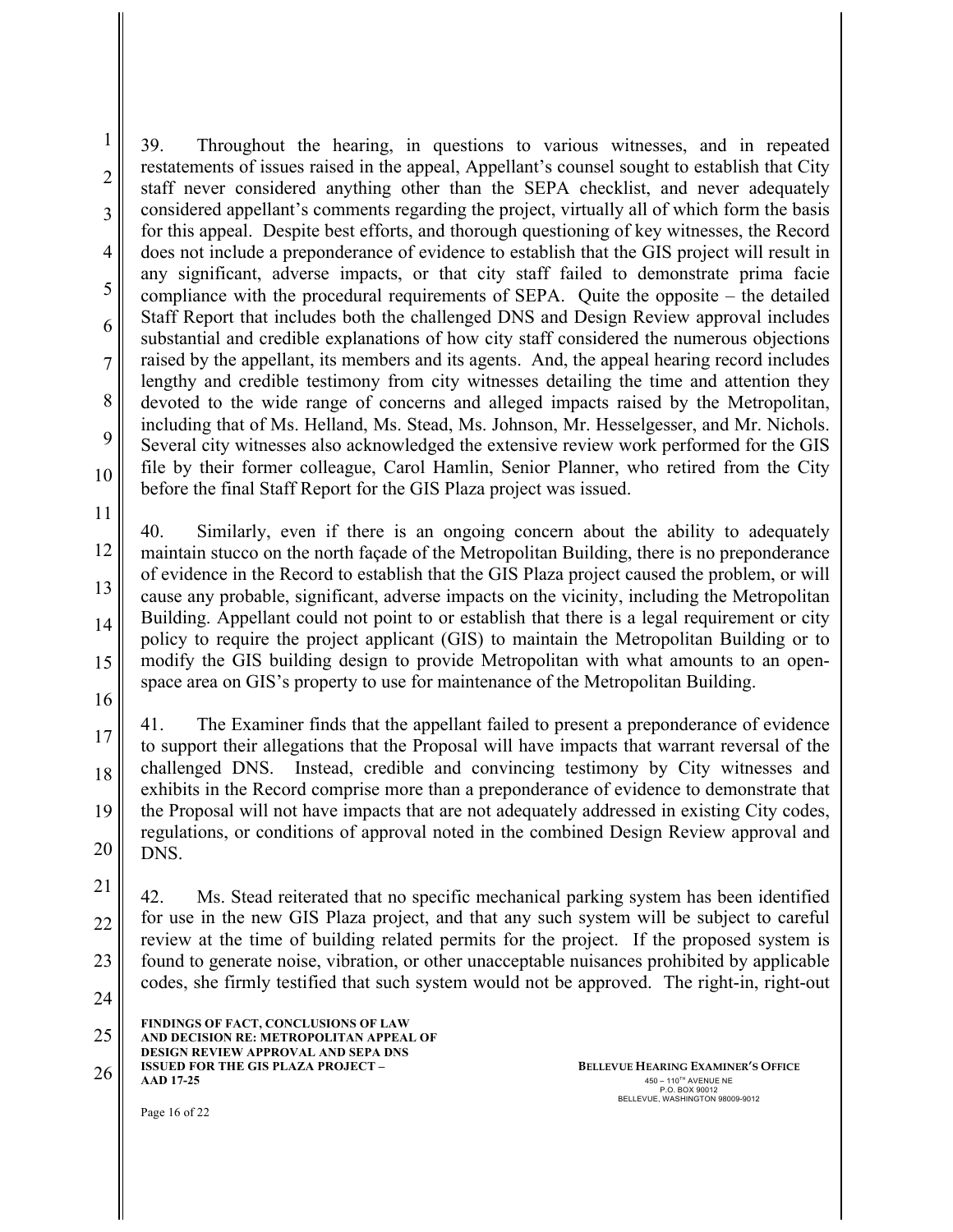condition of approval for entering and exiting the parking area in the new building was imposed as part of the combined design and environmental review for the project, relying on existing transportation related environmental documents prepared by the city, and should serve as a safety enhancement to mitigate potential impacts associated with the GIS Proposal.

43. Paraphrasing the action words contained in the definition given for the word "mitigation" in the state SEPA regulations, the term "mitigation" does not mean zero impacts, but means "avoiding", "minimizing", "rectifying", "reducing", "compensating", or "monitoring" an impact. WAC 197-11-768.

44. The 34 "Conditions of Approval" detailed on pages 37 – 46 of the Staff Report are precisely the sort of "mitigation" envisioned under SEPA – with reference to specific city codes and policies that will apply to the project moving forward, including subsequent permit reviews, construction work, and once it is constructed and operational. The conditions of approval and modifications made to the project during the design review process demonstrate the Department's efforts to ensure that the Metropolitan's concerns are adequately addressed.

45. The situation presented in this appeal is analogous to a phased subdivision development, where the initial home-buyers might take their solitude and open space for granted, crossing fingers that vacant lots won't ever be developed and unopened street stubs might never be extended.

46. While of little solace to local residents who are/were fortunate enough to purchase homes with decks, balconies, and relatively private outdoor spaces, as adjacent lots lie undeveloped for several years, the fact and reality remain that the City's development regulations allow surrounding landowners to develop their properties in a manner that complies with current regulations, including environmental reviews.

18 19 20 21 22 23 47. "First-in" or "built-first" does not entitle one to perpetually private, open, and artificially-low contact with "neighbors" on adjoining lots, which is often experienced by residents in neighborhoods with streets, utilities, infrastructure, and other features that were built or planned to serve undeveloped parcels. This is especially true in an urban environment, and even more so in a Downtown area, like the block where the proposed GIS building and the Metropolitan Building would coexist. New buildings, new neighbors, new and different plans come forward from individual owners and investors, as new parts of the planning area are developed over time, provided the new proposals are all in compliance with applicable codes and policies.

**FINDINGS OF FACT, CONCLUSIONS OF LAW AND DECISION RE: METROPOLITAN APPEAL OF DESIGN REVIEW APPROVAL AND SEPA DNS ISSUED FOR THE GIS PLAZA PROJECT –**<br> **ISSUED FOR THE GIS PLAZA PROJECT –**<br>
26 **BELLEVUE HEARING EXAMINER'S OFFICE AAD 17-25** 25

 $450 - 110^{TH}$  AVENUE NE P.O. BOX 90012 BELLEVUE, WASHINGTON 98009-9012

Page 17 of 22

1

2

3

4

5

6

7

8

9

10

11

12

13

14

15

16

17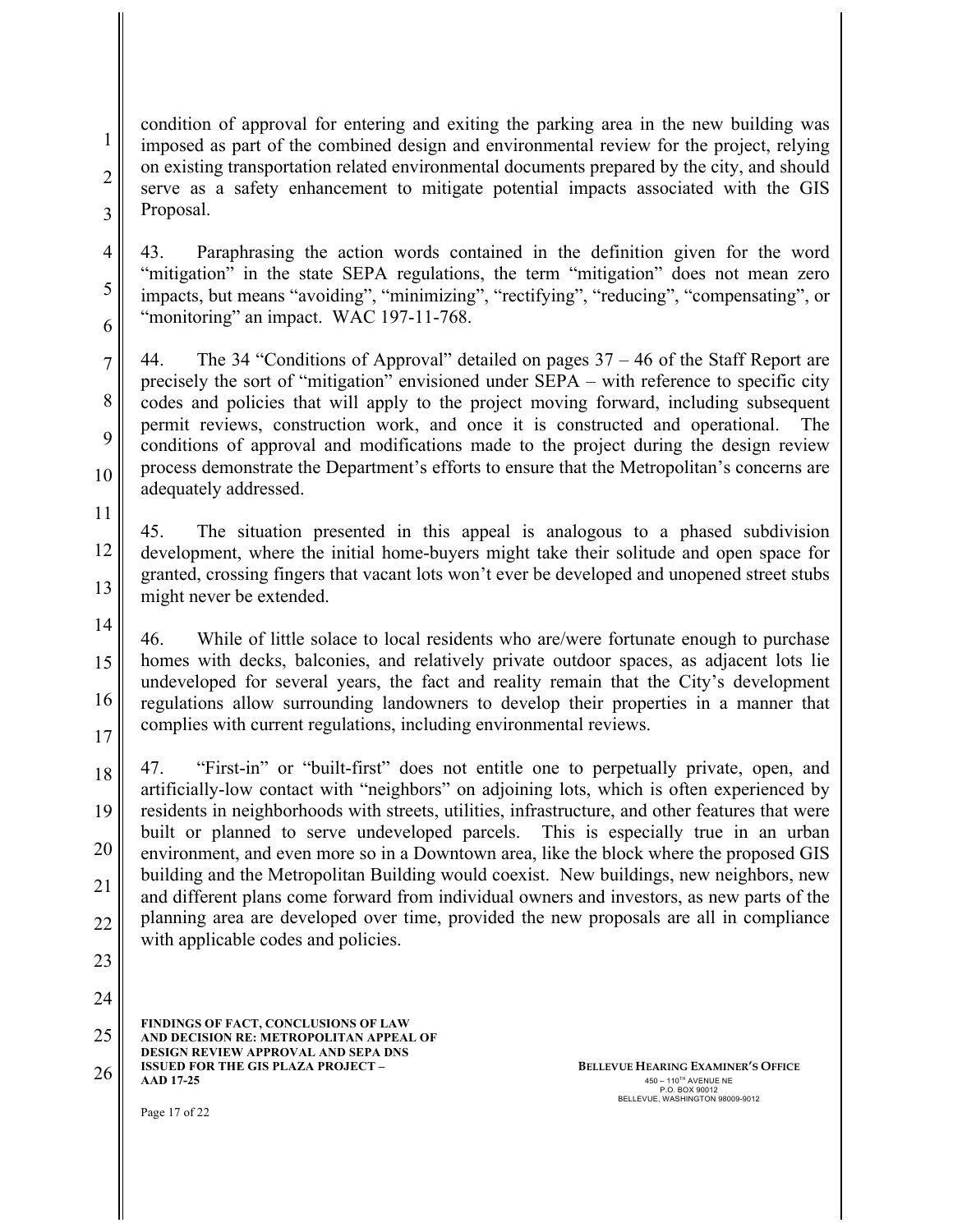48. There is no dispute that the pending proposal is for a building much shorter, and with smaller mass, than could be permitted under codes and regulations that apply to the downtown area.

49. Nothing the applicant did seemed to please the appellant, and in the end, it appears that nothing short of redesigning the GIS Building to be located 5 or 10 feet away from their shared property line would resolve this matter. Without question, the Metropolitan Association pulled out all the stops to advocate their position, throughout the review process and during the appeal hearing process. Their protests regarding the sufficiency of SEPA review and Design Review analysis for the GIS proposal must fail, because the appellant failed to satisfy its burden of proof, and the record includes credible and substantial evidence that fully supports the challenged determinations issued by the Department.

50. For reasons explained above, the appeal must be denied in its entirety, because the appellant failed to meet its burden of proof, and the City presented far more than a preponderance of credible and convincing evidence to support the combined DNS and Design Review approval.

51. Upon consideration of all the evidence, information, and testimony included within the Record, Appellant failed to establish that the Project is likely to have any probable, significant, adverse environmental impacts. Instead, the Record establishes that a preponderance of evidence supports issuance of the challenged DNS.

14 15 16 18 52. Upon consideration of all the evidence, information, and testimony included in the Record, particularly including the summary of compliance with relevant Comprehensive Plan provisions and applicable development regulations cited in the Staff Report, the Appellant failed to establish that the Design Review approval was not supported by a preponderance of evidence. Instead, the Record includes credible and substantial evidence demonstrating how the proposal meets all applicable criteria for Design Review approval, including without limitation the provisions of LUC 20.30F.145, as explained in the Staff Report.

53. The Examiner finds that Department witnesses provided testimony and evidence that was more credible and reliable than any presented by the appellant. While all of the appellant's witnesses were obviously well-qualified, respectful, and sincere in their testimony, their bias and motivation to please their client, or to promote their own personal self-interests and personal preferences, tends to weigh in favor of any contradictory testimony offered by city witnesses, who had no financial or other demonstrated bias in the review or appeal process. In fact, the lengthy review process, combined with voluminous requests for additional information from the project applicant, all demonstrate how

**FINDINGS OF FACT, CONCLUSIONS OF LAW AND DECISION RE: METROPOLITAN APPEAL OF DESIGN REVIEW APPROVAL AND SEPA DNS ISSUED FOR THE GIS PLAZA PROJECT –**<br> **ISSUED FOR THE GIS PLAZA PROJECT –**<br>
26 **BELLEVUE HEARING EXAMINER'S OFFICE AAD 17-25** 25

 $450 - 110^{TH}$  AVENUE NE P.O. BOX 90012 BELLEVUE, WASHINGTON 98009-9012

Page 18 of 22

1

2

3

4

5

6

7

8

9

10

11

12

13

17

19

20

21

22

23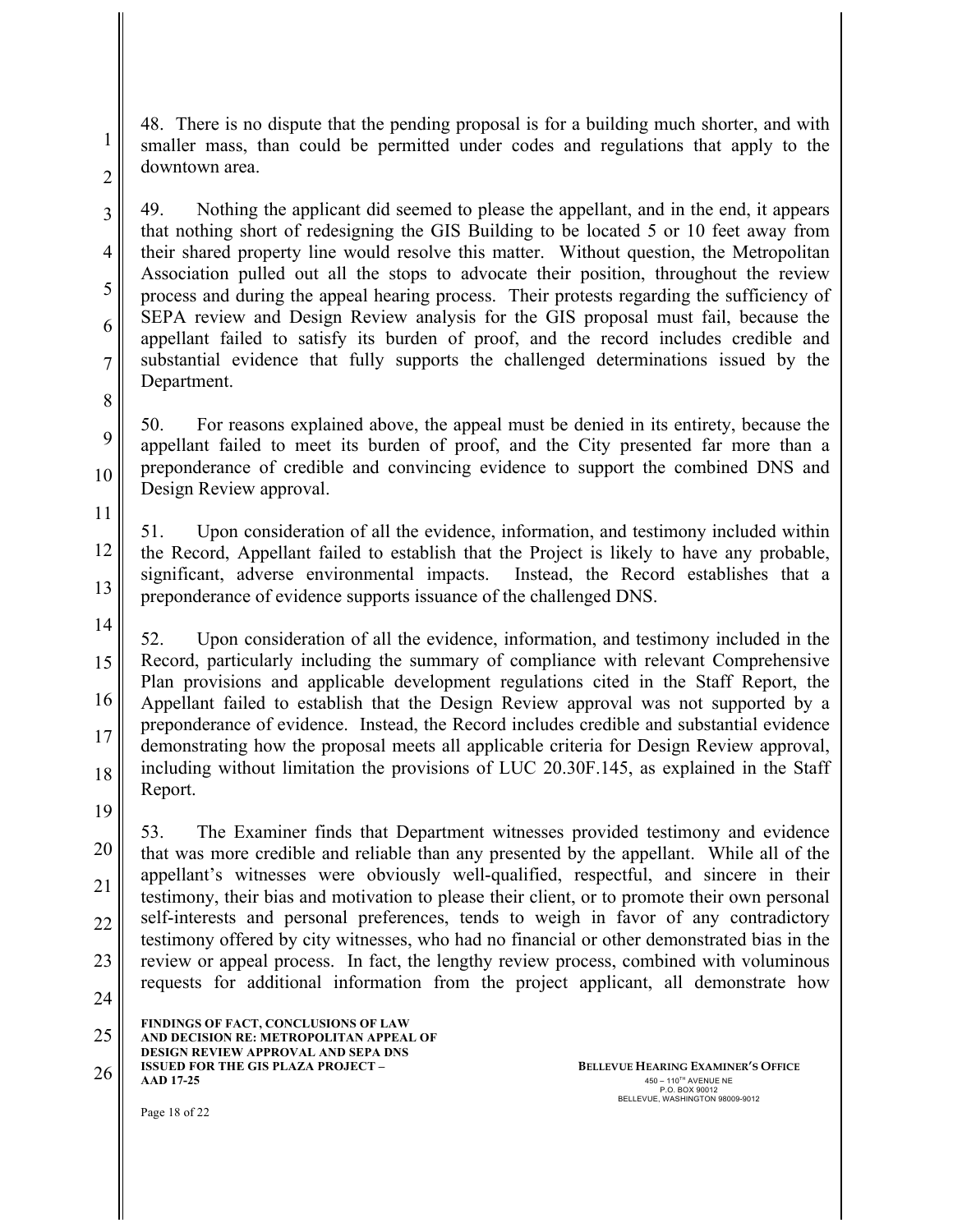Department staff took the Metropolitan's comments and concerns seriously, and how staff tried to make everyone happy. That is not always possible, but 34 conditions of approval and ongoing reviews for permits and other approvals that will be needed all reflect staff's dedication to apply city codes and environmental policies to promote the interests of the public they serve.

54. Appellant's grievances are mostly based on their disagreement with zero-lot-line setbacks permitted in their neighborhood. That is not within the jurisdiction of the Examiner to overturn or rewrite. There is insufficient evidence in the record to use SEPA or Design Review approval to deny the project applicant's proposal to develop a project utilizing a zero-setback in the downtown area.

55. The Staff Report and attachments thereto include detailed findings and analysis that serve as support for both challenged decisions. The credibility of the Staff Report was boosted by testimony provided at the appeal hearing. Except as modified in this Decision, all findings, statements of fact, and analysis provided in the Staff Report are adopted by the Examiner as Findings of Fact supporting this Decision, and are incorporated as such by this reference.

# **VI. CONCLUSIONS OF LAW.**

1. "SEPA does not demand a particular substantive result in government decision making; rather it ensures that environmental values are given appropriate consideration." *Glasser v. City of Seattle,* 139 Wn. App. 728, 742 (2007).

2. In this appeal, the Examiner has authority to determine if Appellant has shown by a preponderance of the evidence that the combined Design Review approval and SEPA DNS was not/were not properly issued.

3. Case law indicates that the appellant has a high burden to show that the City's DNS was clearly erroneous. Under that standard, the Examiner and any reviewing court must be firmly convinced that the Department made a mistake when it issued the DNS, before the DNS can be overturned. As explained above, the Examiner finds and concludes that the Department had sufficient available information to evaluate the GIS Plaza's potential environmental impacts.

4. In reviewing all of the evidence in the record from this appeal hearing, including the City's Staff Report explaining facts and regulations that support the

**FINDINGS OF FACT, CONCLUSIONS OF LAW AND DECISION RE: METROPOLITAN APPEAL OF DESIGN REVIEW APPROVAL AND SEPA DNS ISSUED FOR THE GIS PLAZA PROJECT –**<br> **ISSUED FOR THE GIS PLAZA PROJECT –**<br>
26 **BELLEVUE HEARING EXAMINER'S OFFICE AAD 17-25** 25

 $450 - 110^{TH}$  AVENUE NE P.O. BOX 90012 BELLEVUE, WASHINGTON 98009-9012

Page 19 of 22

1

2

3

4

5

6

7

8

9

10

11

12

13

14

15

16

17

18

19

20

21

22

23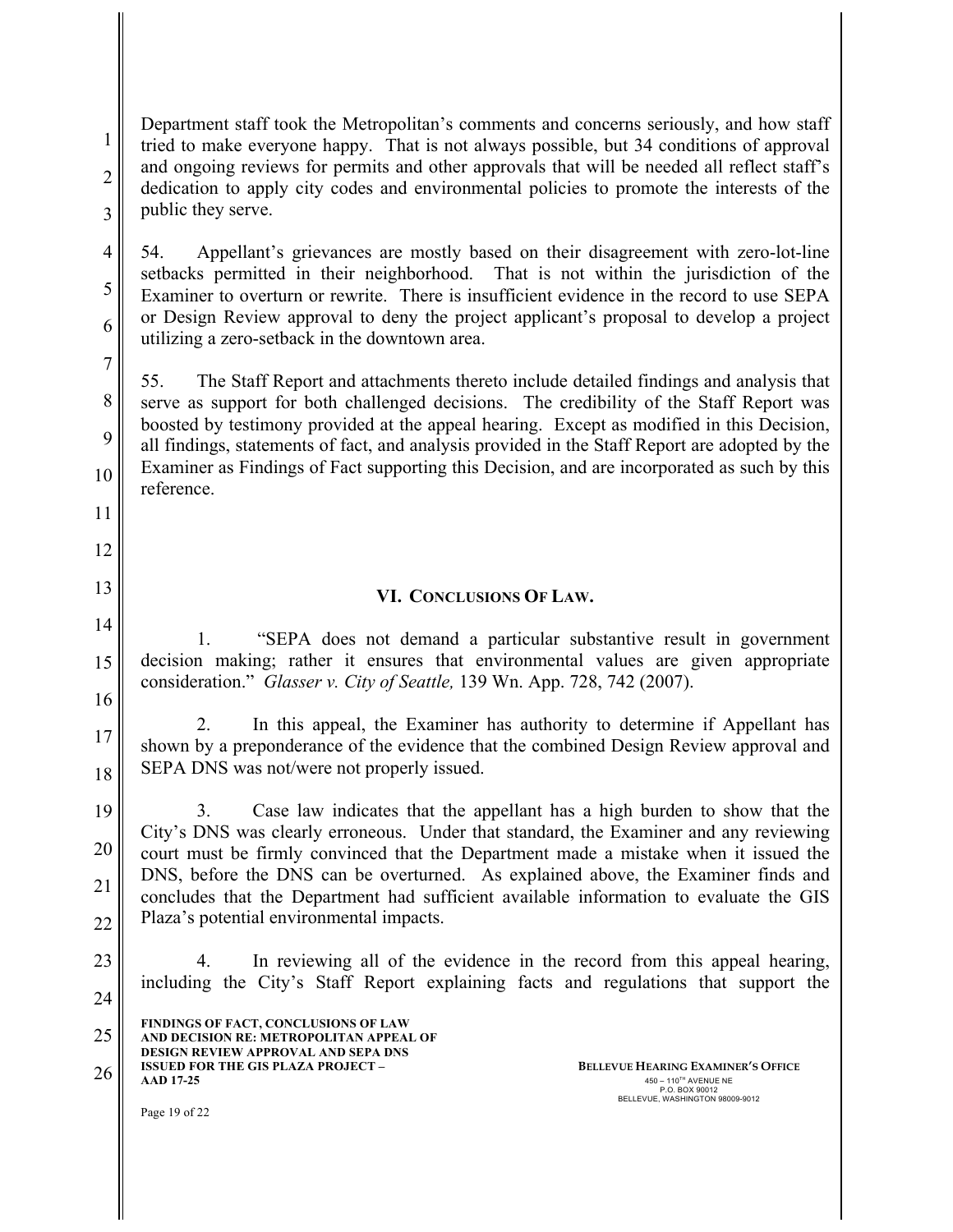3 4 5 6 Department's combined Design Review approval and SEPA DNS for the GIS Plaza proposal; the conditions of approval included in the Staff Report; the integrated and consensus based SEPA/Design Review process of review undertaken by the Department; and the evidence presented at the appeal hearing, particularly testimony by Appellant's witnesses that essentially conceded that the north façade can be maintained, but the cost of doing so may be higher than the Association might like, the Examiner is not convinced that the DNS was clearly erroneous or that the appellant satisfied its burden to show that either decision was not supported by a preponderance of evidence. Instead, both challenged decisions were supported by credible and substantial evidence in the Record, including that referenced in the Staff Report and explained by Department witnesses at the appeal hearing.

5. For reasons set forth in the Findings of Fact, all of the appellant's specific issues on appeal must fail, because the Department successfully presented credible, reliable, and substantial testimony and documentary evidence to prove that the combined Design Review Approval and SEPA DNS is/are supported by a preponderance of evidence in the Record. In short, based on the record established through this appeal process, whatever standard applies, the Department did not make a mistake.

6. Appellant failed to meet its burden of proof.

7. Any finding or other statement contained in this Decision that is deemed to be a Conclusion of Law is hereby adopted as such and incorporated by reference.

#### **VII. DECISION.**

The Metropolitan appeal is denied. The Department's combined Design Review Approval and SEPA Determination of Non-Significance for the GIS Plaza proposal is affirmed.

| 17      |  |
|---------|--|
| 18      |  |
| 19      |  |
| 20      |  |
| 21      |  |
| 22      |  |
| 23      |  |
| 24      |  |
| 25<br>2 |  |
|         |  |

1

2

7

8

9

10

11

12

13

14

15

16

ISSUED this 30th Day of May, 2018

 $\sum_{i=1}^n\frac{1}{i!}\sum_{j=1}^n\frac{1}{j!}\sum_{j=1}^n\frac{1}{j!}\sum_{j=1}^n\frac{1}{j!}\sum_{j=1}^n\frac{1}{j!}\sum_{j=1}^n\frac{1}{j!}\sum_{j=1}^n\frac{1}{j!}\sum_{j=1}^n\frac{1}{j!}\sum_{j=1}^n\frac{1}{j!}\sum_{j=1}^n\frac{1}{j!}\sum_{j=1}^n\frac{1}{j!}\sum_{j=1}^n\frac{1}{j!}\sum_{j=1}^n\frac{1}{j!}\sum_{j=1}^n\frac{$ 

Gary N. McLean Hearing Examiner

|    | <b>FINDINGS OF FACT, CONCLUSIONS OF LAW</b> |                                           |
|----|---------------------------------------------|-------------------------------------------|
| 25 | AND DECISION RE: METROPOLITAN APPEAL OF     |                                           |
|    | <b>DESIGN REVIEW APPROVAL AND SEPA DNS</b>  |                                           |
| 26 | <b>ISSUED FOR THE GIS PLAZA PROJECT -</b>   | <b>BELLEVUE HEARING EXAMINER'S OFFICE</b> |
|    | AAD 17-25                                   | $450 - 110^{TH}$ AVENUE NE                |

450 – 110TH AVENUE NE P.O. BOX 90012 BELLEVUE, WASHINGTON 98009-9012

Page 20 of 22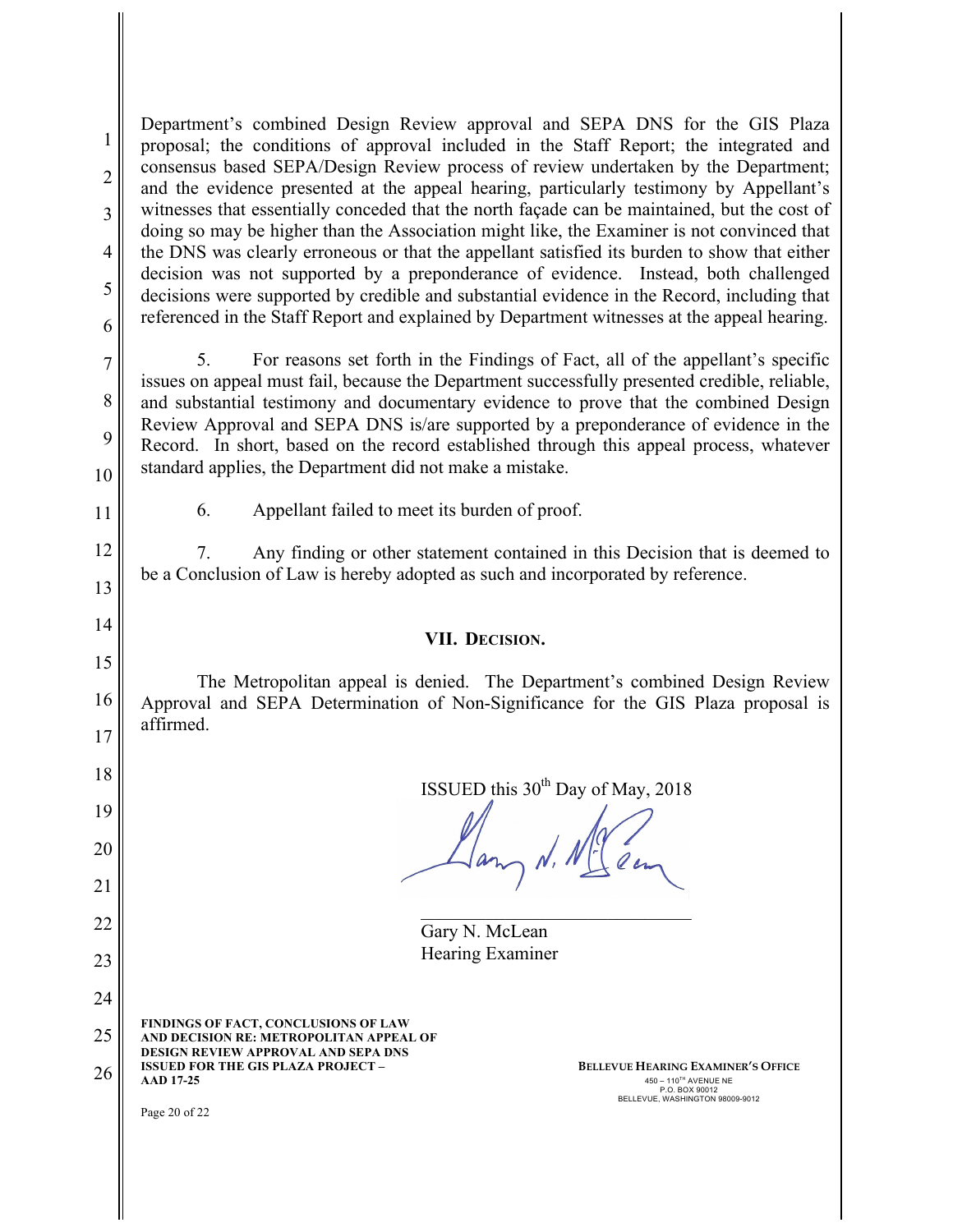| $\,1$                   |                                                                                                                        |
|-------------------------|------------------------------------------------------------------------------------------------------------------------|
| $\overline{c}$          |                                                                                                                        |
| $\overline{\mathbf{3}}$ |                                                                                                                        |
| $\overline{4}$          |                                                                                                                        |
| 5                       |                                                                                                                        |
| $\boldsymbol{6}$        |                                                                                                                        |
| $\overline{7}$          |                                                                                                                        |
| $\,8\,$                 |                                                                                                                        |
| 9                       |                                                                                                                        |
| $10\,$                  |                                                                                                                        |
| 11                      |                                                                                                                        |
| $12\,$                  |                                                                                                                        |
| 13                      |                                                                                                                        |
| 14                      |                                                                                                                        |
| 15                      |                                                                                                                        |
| 16                      |                                                                                                                        |
| 17                      |                                                                                                                        |
| 18                      |                                                                                                                        |
| 19                      |                                                                                                                        |
| 20                      |                                                                                                                        |
| 21                      |                                                                                                                        |
| 22                      |                                                                                                                        |
| 23                      |                                                                                                                        |
| 24<br>25                | FINDINGS OF FACT, CONCLUSIONS OF LAW<br>AND DECISION RE: METROPOLITAN APPEAL OF                                        |
| 26                      | DESIGN REVIEW APPROVAL AND SEPA DNS<br><b>ISSUED FOR THE GIS PLAZA PROJECT -</b><br>BELLEVUE HEARING EXAMINER'S OFFICE |
|                         | <b>AAD 17-25</b><br>$450 - 110^{TH}$ AVENUE NE<br>P.O. BOX 90012<br>BELLEVUE, WASHINGTON 98009-9012<br>Page 21 of 22   |
|                         |                                                                                                                        |

 $\mathbf l$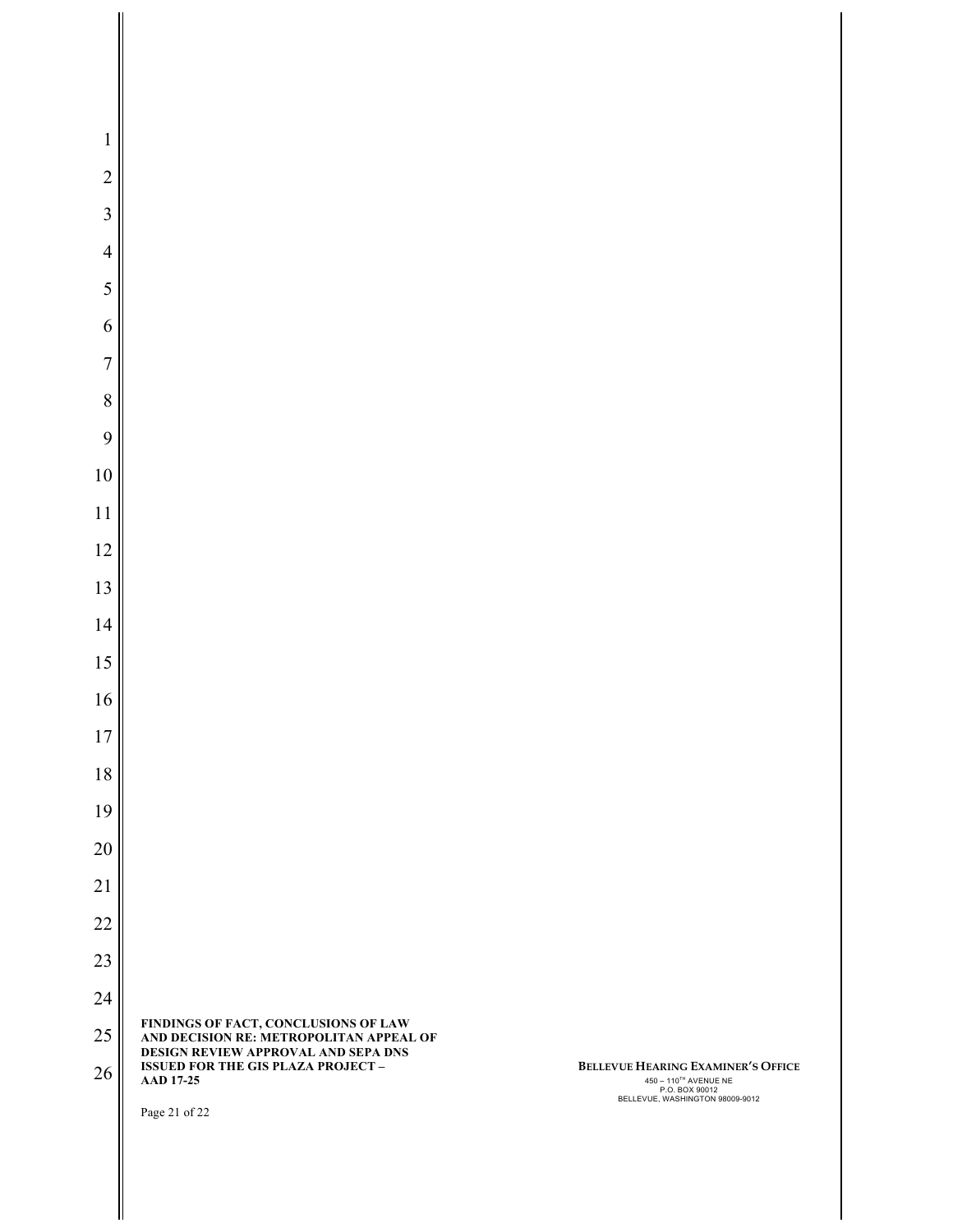**FINDINGS OF FACT, CONCLUSIONS OF LAW AND DECISION RE: METROPOLITAN APPEAL OF DESIGN REVIEW APPROVAL AND SEPA DNS ISSUED FOR THE GIS PLAZA PROJECT –**<br> **ISSUED FOR THE GIS PLAZA PROJECT –**<br>
26 **BELLEVUE HEARING EXAMINER'S OFFICE AAD 17-25** Page 22 of 22 1 2 3 4 5 6 7 8 9 10 11 12 13 14 15 16 17 18 19 20 21 22 23 24 25  $450 - 110^{TH}$  AVENUE NE P.O. BOX 90012 BELLEVUE, WASHINGTON 98009-9012 **APPEAL TO SUPERIOR COURT** As provided in BCC 20.35.045, Process II decisions are final on the day following issuance of a final City decision on the administrative appeal. BCC 20.35.070 explains that a final City decision on a land use permit application (Processes I through III and V), except for shoreline permits, may be appealed to Superior Court by filing a land use petition meeting the requirements set forth in Chapter 36.70C RCW. BCC 3.68.270 explains that any party requesting review by the superior court or any other state or federal court shall be responsible for the cost of preparing a verbatim transcript of proceedings of the city. Parties are responsible for conferring with advisors of their own choosing to ensure they comply with any applicable codes or requirements regarding appeals, including without limitation the timing and filing requirements for same.